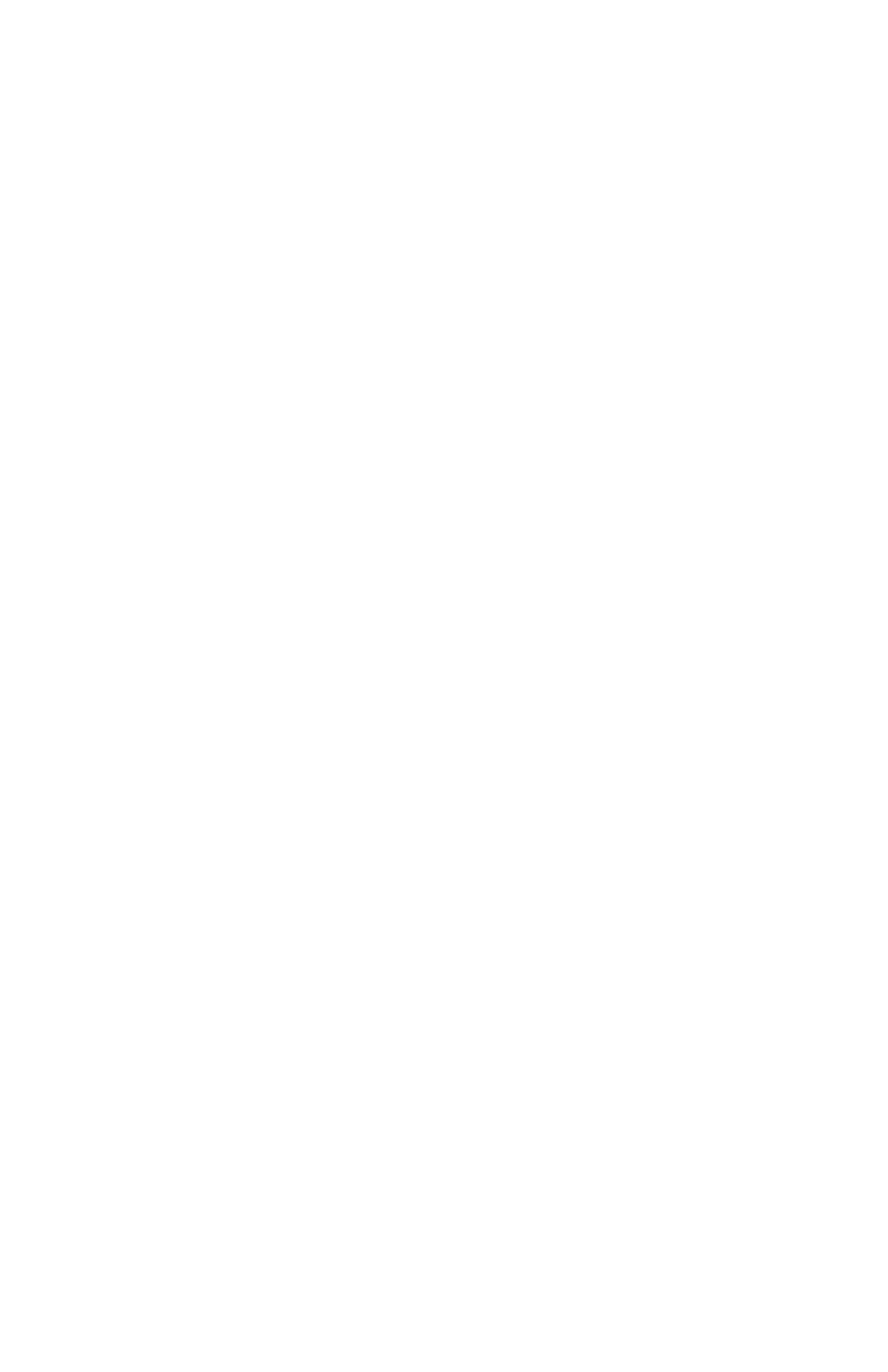

**By** 

**Mable Hale** 

**A True Story of Experiences** 

**In "Pentecostalism"**

**FAITH PUBLISHING HOUSE**

*Digitally Published by* **THE GOSPEL TRUTH <www.churchofgodeveninglight.com>**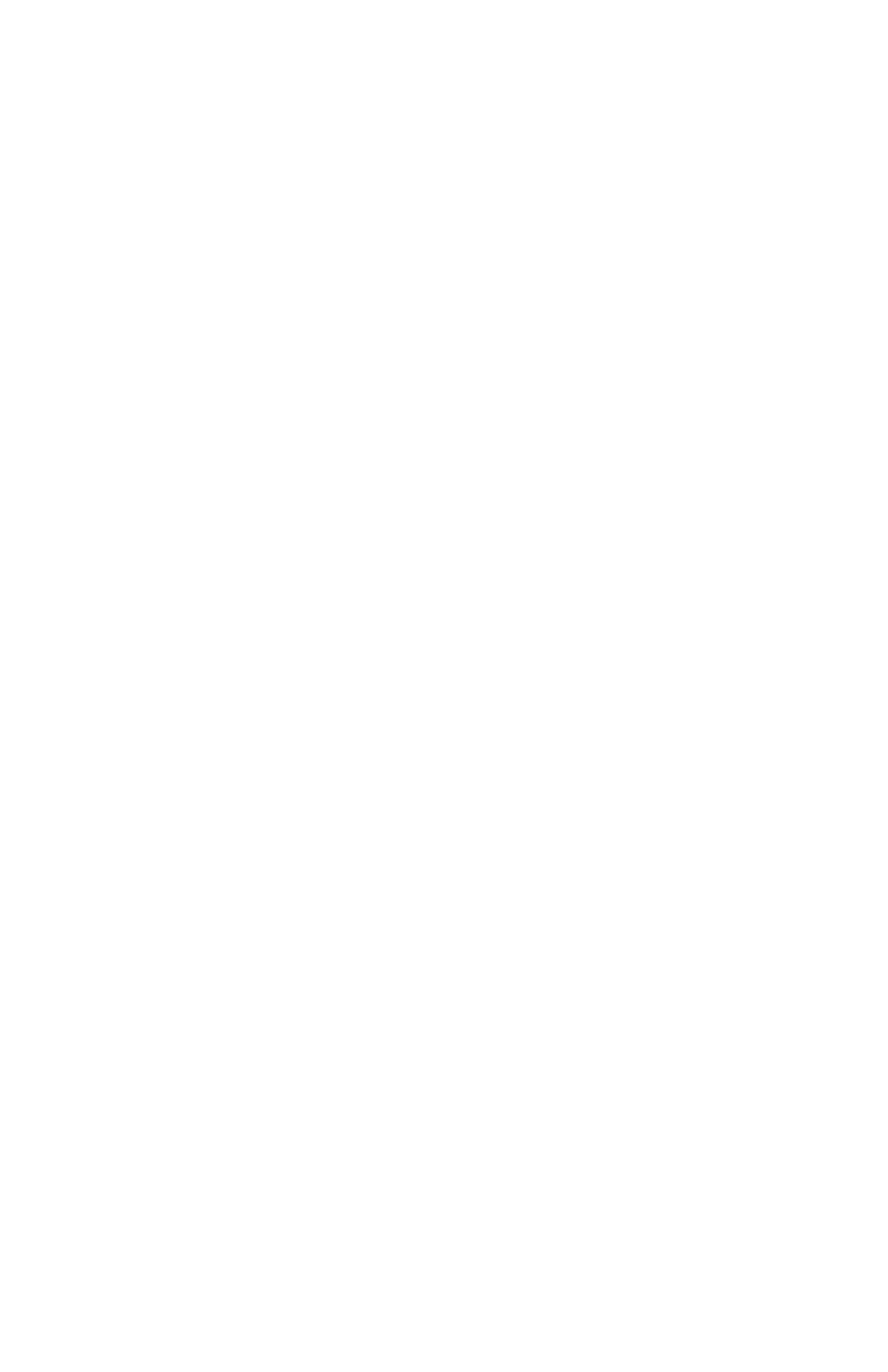## **Chapter I Emma Seeks the "Power"**

There was much curiosity and not a little displeasure expressed by the people of Dorville as they saw the tent erected on some vacant lots in their community. It was whispered around that the people who were going to hold a meeting in the tent were "holy rollers," and "spake in tongues," and did other strange things. The children of the neighborhood were much interested and none more than Emma Bailey, a slender little girl in her thirteenth year. She was there at the first service, sitting on a back seat and watching all that was done. The workers and a few followers occupied the front of the tent, singing and praying enthusiastically. Emma heard even in the first service something about Jesus Christ saving from sin. This declaration that Christ could save and keep from sin held her attention. She was in the beginning of that adolescent period when the child awakens to a consciousness toward God. Emma was unusually awake on this subject. And her life had been cast in a mold to make her susceptible to the very thing that was now confronting her.

Emma Bailey was one of those unfortunate children of divorce. When she was an infant her parents' home had gone on the rocks, and in the division the father had taken the boy, then three years old, and the mother had taken the little daughter, a baby in her arms. Emma's mother had come away from her husband's home back to Dorville, where they had lived ever since. The experience had embittered her nature so that she was unable to give her daughter the sympathetic understanding the child needed as she grew up. Emma was told about her brother, and as soon as she could write a letter she began correspondence with him. She loved him with all her little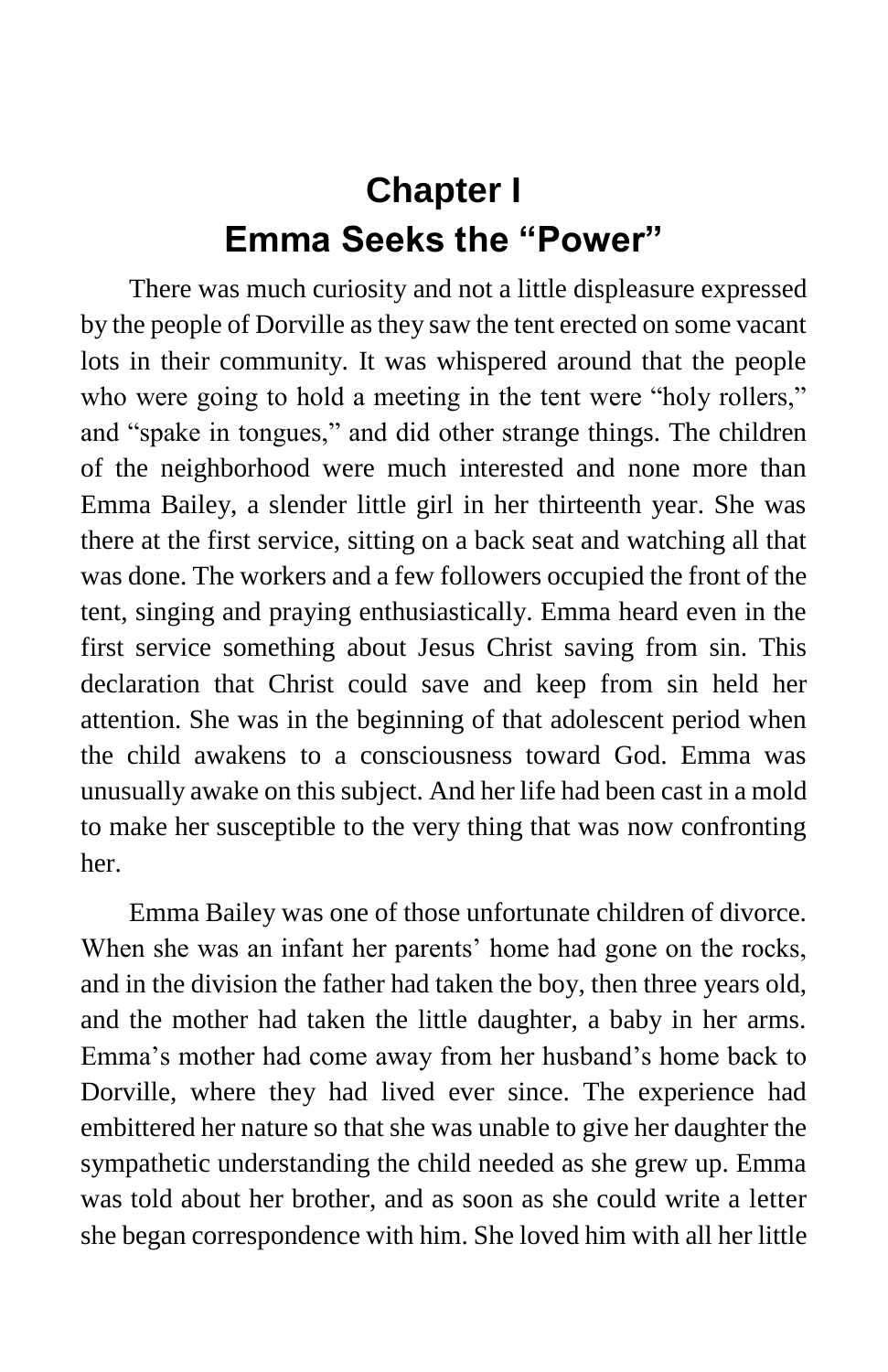heart, and many a night she cried herself to sleep because she could not have her brother as other girls had theirs. It seemed impossible for Emma's mother to understand the longing in Emma's heart for companionship and sympathy, and the two of them grew up almost unacquainted. When the little girl would get into other homes she would come back to her home with her heart aching. With this continual yearning unfulfilled, Emma was always reaching out for something, she hardly knew what. When she was nine years old her mother married again, but although the new father was always kind, the circumstances in her home did not materially change.

Just after Emma was twelve a thing happened that changed all the course in her life. She was always helping about the house, for her mother took in work for their support. She was sent to the well for a bucket of water, and it was while she was pumping that the thing happened. Her mind was always busy, and now a thought so big that it seemed to be boomed at her with an audible voice came before her—

"You have come to the age when you must give an account to God for everything you do."

For an instant Emma stood stock-still, then she picked up her bucket and walked to the house with trembling limbs. As soon as she could be spared, she slipped away by herself to think the big thought through. She did not know very much about God. Her home was not a Christian home, and she had no teaching except what she had learned in Sunday school the two previous years. She had heard somewhere that grown people had to give an account to God, and she was thankful that she was only a child. But now she had come herself to the years when God took note of what she did. It was a fearful thought.

"Lord," she prayed in her childish way, "I want to do right in your sight. Show me how, and I will do just as you say. I shall join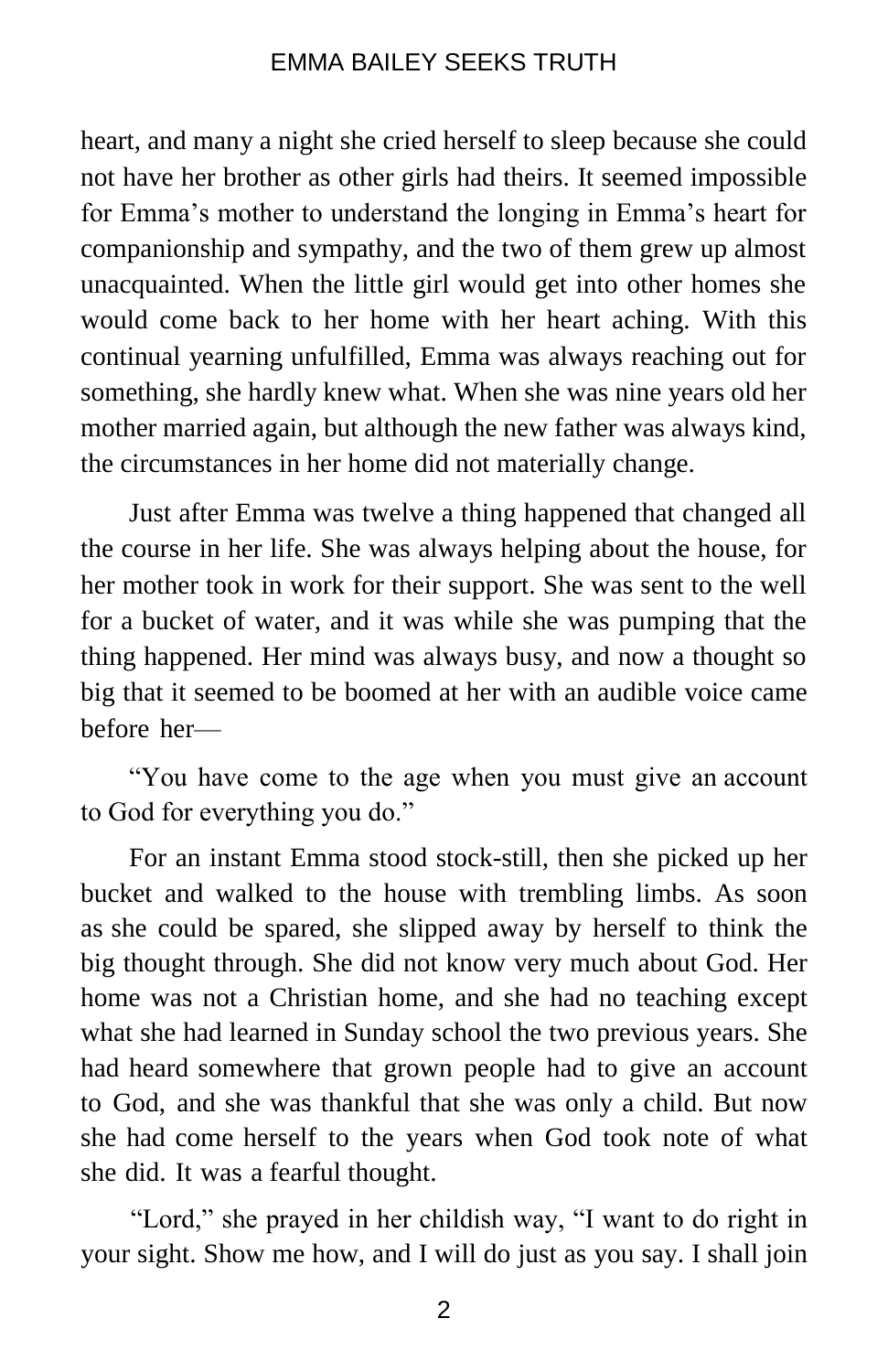church right away, and go regularly." With this vow fresh in her mind, she set about making herself a member of the neighborhood church. She was baptized and taken into the church, and felt better. But yet there were longings that were not satisfied. Her mother, stirred by the zeal of her child, also joined church. It was only a few months after this awakening in Emma's life that the tent meeting began.

The people who held the meeting were of the Pentecostal faith. They preached a great deal of truth, but with their clear teaching on repentance and conversion and godly living, they taught much that tended to work upon the emotional nature of their followers. In their meetings people fell under the "power," danced, yelled, ran madly about in their ecstasies, talked in "tongues," and did many other unusual things. All was done under an emotional enthusiasm that was very gripping and convincing to little, hungry-hearted Emma. She did not know she was being led into a deception.

Emma missed very few services, and in a short while was convinced that what these people had and did was of God, and if she were obedient to God as she had promised to be she must seek and obtain the same thing they had. She went forward for prayer with a heart perfectly sincere. She bowed at the altar and began pouring out her young heart in prayer to God. One of the workers came to her at once to instruct her.

"Lift up your head and raise your hands, and look upward. God is above, not below. He knows what you seek, and you need not tell him. Say, 'Jesus, Jesus, glory, glory,' and keep saying that over and over, looking up and expecting, and the blessing will fall. That is the way to get it."

Emma obediently lifted her hands and repeated the words she had been instructed to say till her little body trembled with weariness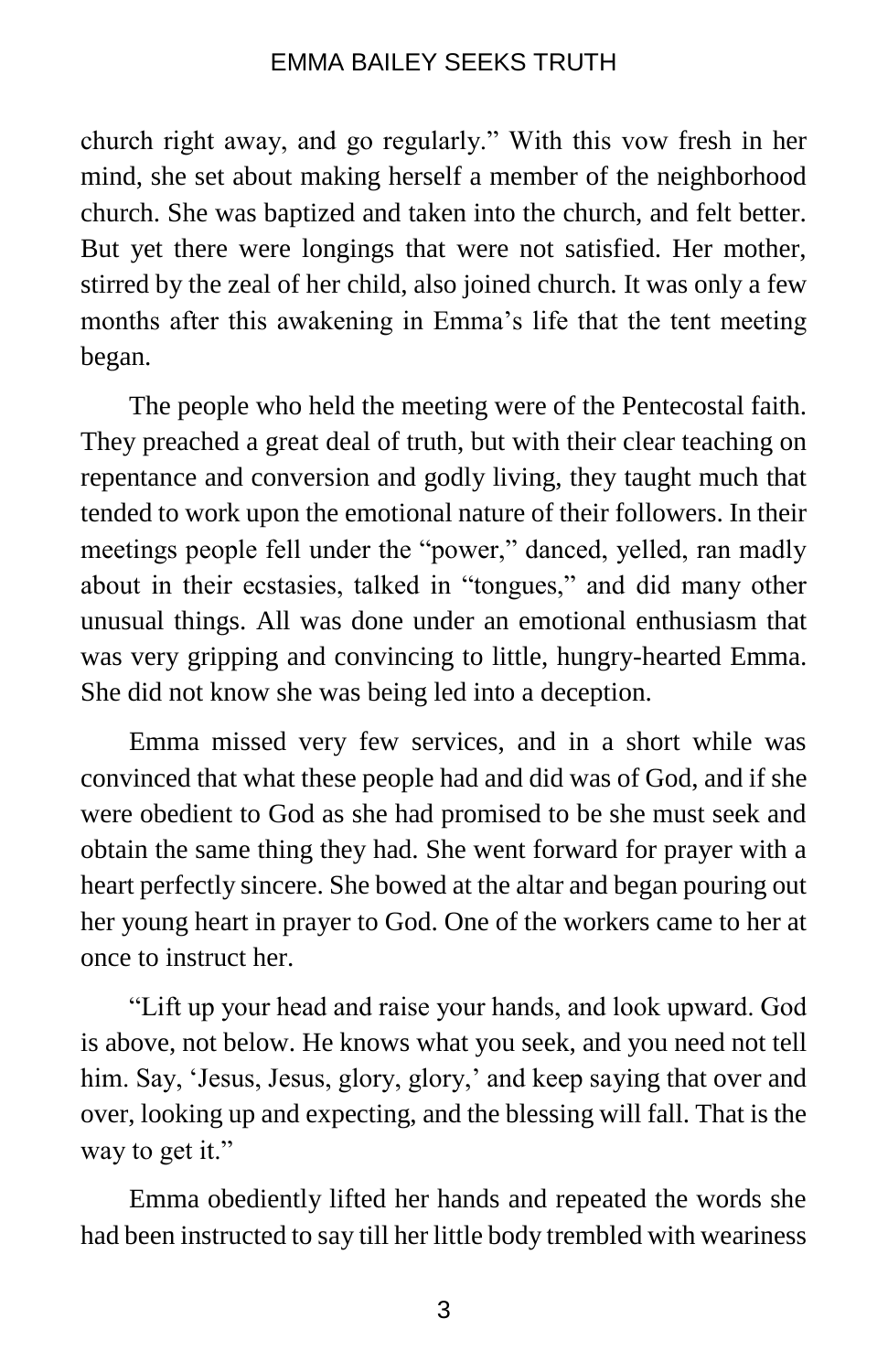and her arms felt numb. If from exhaustion she dropped her hands upon the altar rail or into her lap and bowed forward someone urged her to lift herself up and keep calling. Although she did just as she was directed, nothing happened, and at a late hour she went home disappointed and weary. The next service found her back and ready to seek again. All through the tent meeting she was a constant seeker, but no power fell.

Months slipped by, and Emma still sought the power. She followed the people down to the little hired hall they got after the tent was taken away, and at every service she was at the altar seeking. School began but she did not let her studies interfere with her quest. Her school work suffered accordingly, for she could not do good work with her nerves at such a tension. Many nights found her upon her knees in the small hours, calling over and over that word, "Jesus, Jesus." Sometimes she thought possibly the gift was not for her, but when she spoke discouragingly, someone was always ready to strengthen her.

Summer came again and she was still a seeker. She was becoming desperate in her desire to get that mysterious something that was moving the people with whom she associated. A tent was erected again and a service held every night, lasting often past midnight. Emma did not miss a service, and every night found her bowed in supplication. Her mother was worried about her and tried to get her to remain away from the meetings, as she had endeavored to do all winter. In other things Emma was obedient to her, but her zeal was of that fiery nature that would have suffered all things before she would have yielded to any suggestion that seemed to her to be contrary to God's will, and her mother had to give in to her.

At last the outpouring which Emma had been seeking came. She fell under the "power," down upon her back, kicking, and speaking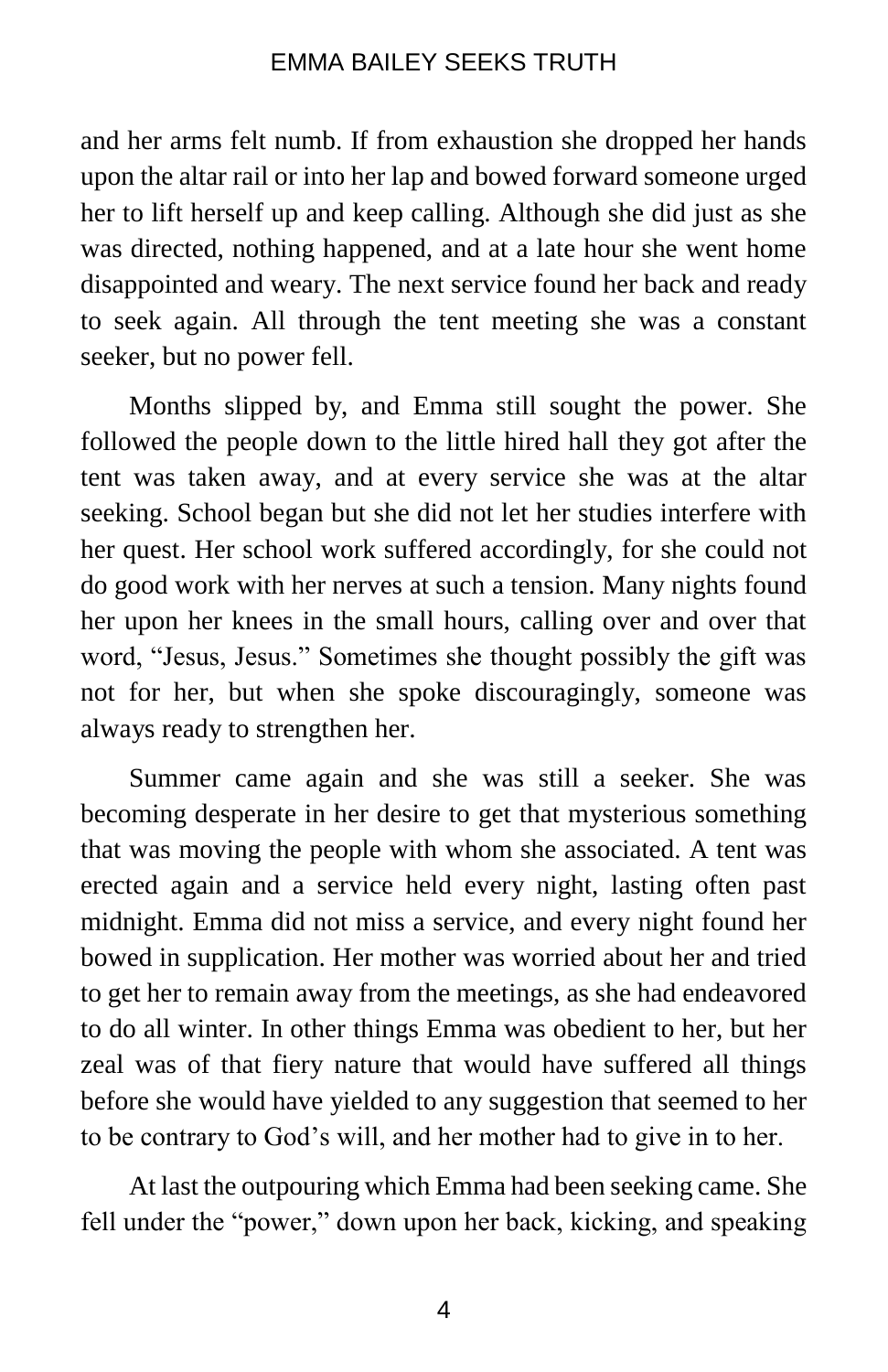in tongues. She wore a pair of new slippers and when the evening was over they were practically ruined. Emma kept constantly chattering but she had no idea what she was saying. She lay under the power for a long while, demonstrating its force and working more than many others.

A boy in the audience, a schoolmate of Emma's was much shocked at what he saw. "If she were my sister I would take her home," he said to someone beside him. So disgraceful to him were the things that Emma did that he slipped out and called a policeman to see if something could be done. The officer came, watched for awhile, and asked one of the workers what ailed the girl.

"She is under the power of God," was the answer.

"Can't you do something for her?" the policeman asked again.

"She is safe in the hands of God. It would be wrong to touch her," was the reverent answer; and the officer left baffled by what he saw. When at length Emma came to herself she felt a sensation of shame. She could remember the things she did, but at the time she had been unable to refrain from any of the excesses that now embarrassed her. She was naturally a shy, reserved girl, and her sense of propriety was offended in the things she had done. A few nights after this she saw some boys in the back of the house making sport of the meeting. Taking the hand of another girl who was also under the power and dancing like herself, Emma ran down the aisle toward them. The boys in fright slipped out of the tent, and the girls followed, chasing them some distance. Emma could never think of that escapade without a flush of shame, and yet she had been unable to resist the impulse at the time. She had many other similar experiences, and often wondered why God would have her do things when she was under the power that she would never do at all when in her right senses.

5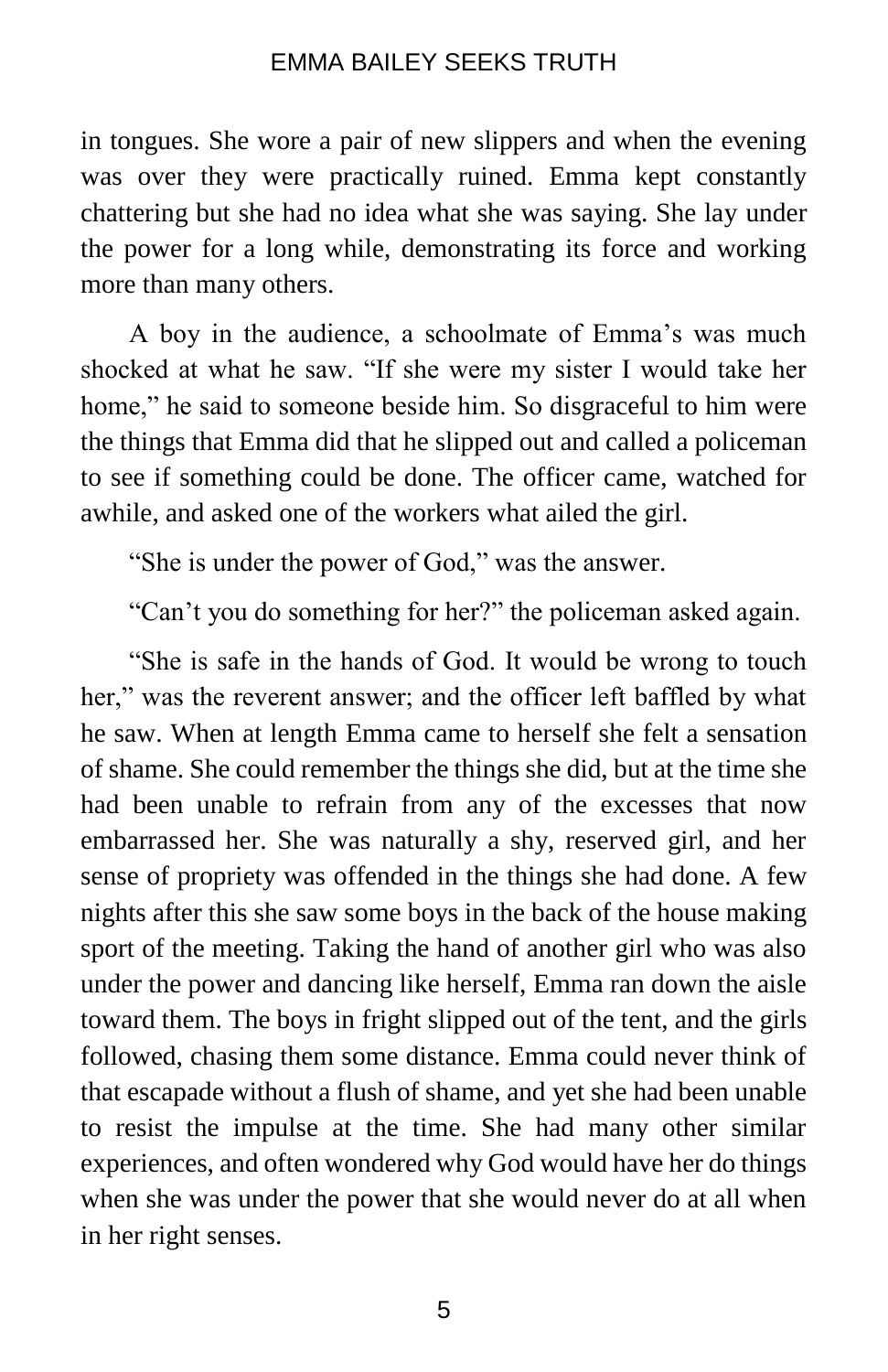Emma's mother could not resist the zeal of her child and began going to the meetings herself. In a few months she, too, had the "gift of tongues," and fell under the power.

Emma developed rapidly, and in a short time was an active worker among the young people. Before she was fifteen she was preaching.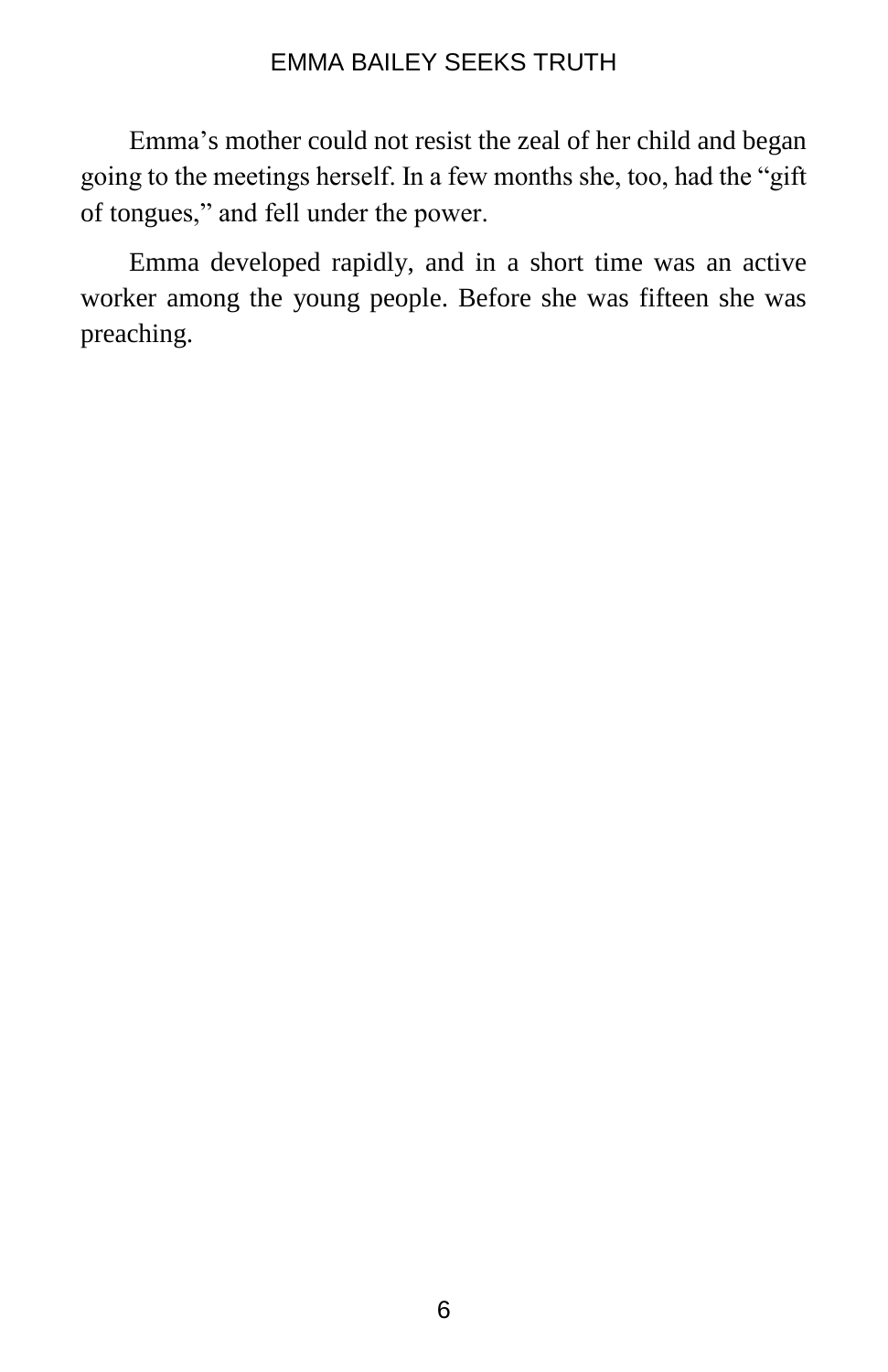## **Chapter II Emma Preaches the "Power"**

The people at Perdue wanted a meeting and engaged the services of a lady evangelist, a stranger to all of them, but coming recommended by the preacher to whom they had written for advice. The committee was at the depot to meet her. Two women got off the train—one a woman nearly forty, and the other a mere child.

"We are glad to meet you, Sister Bailey," they said, stepping toward the older woman and holding out their hands.

"My daughter here is the preacher," answered Emma's mother as she pushed Emma forward. The child was then but sixteen and small for her age. This was her first time to hold a meeting alone.

"This child!" they exclaimed in surprise; "can she preach?"

Emma could preach. Her youth and fiery zeal won the hearts of the people at Perdue at once. In a little while she had the people under the spell of her preaching, and falling under the power, speaking in tongues, and doing all the things she supposed people should do when they were in the hands of God. After her sermon she would go to the altar to labor with seekers, and as one and another would fall under the power, perhaps kicking and rolling about in their paroxysms, she would take coats and throw over the limbs of the women and girls, trying to lessen the show they were making.

Emma got through this first meeting in such a manner as to make her services sought elsewhere. Her mother could not often go with her, so for a while she worked with older people. But while yet a girl in her teens, she began holding meetings entirely alone, with varying degrees of success. She was an earnest little person,

7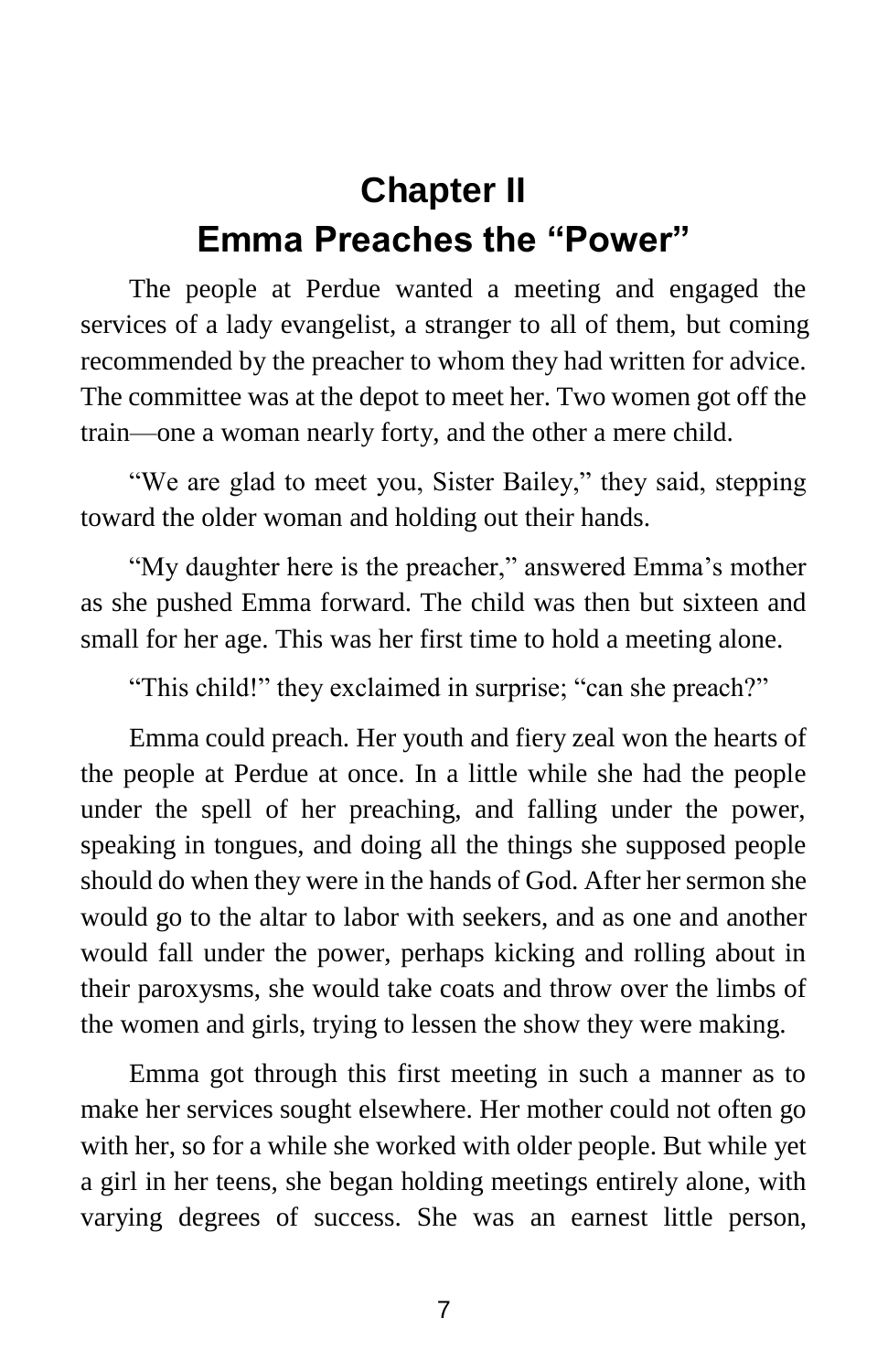honestly seeking to build up the kingdom. She believed the only way for people to be saved and live victoriously is to get this mysterious power, and to this end she labored with all her might. If there was not the victory in the meeting and the unction in preaching that she desired, she spent hours on her knees in prayer. She felt the awfulness of a soul in the hands of Satan, and gave herself completely to seeking out the lost.

Under her ministry and the ministry of her associates she saw many people converted and delivered from bad habits. They preached holiness of life and heart, but hastened over these doctrines to reach that which to them seemed more important—the "baptism." As soon as possible she led them to that experience which was proved in every case by the speaking of tongues. This they believed to be the evidence of the baptism of the Holy Ghost, and they would not cease their seeking until that end was attained. Victory, to Emma's mind, consisted in ability to demonstrate the presence of the Holy Ghost by speaking in tongues. She and her associates did not believe a meeting a success in which there was not some emotional manifestation. They fell in trances, sank under the power, danced the "holy" dance, spoke in tongues, and in many other ways demonstrated the presence of that power they believed to be the Holy Ghost.

But Emma saw things that disgusted her very much and made her cheeks burn with shame. For instance, one evening a girl whom Emma knew intimately and whose life was not above reproach, went forward and got a fresh baptism. Jumping up from the altar she ran to the pulpit where a young married man was demonstrating, and while she chattered in "tongues" she threw her arms about him, fondling him in a most disgusting manner. The man submitted to this in a reverent manner, as befitted a new demonstration of the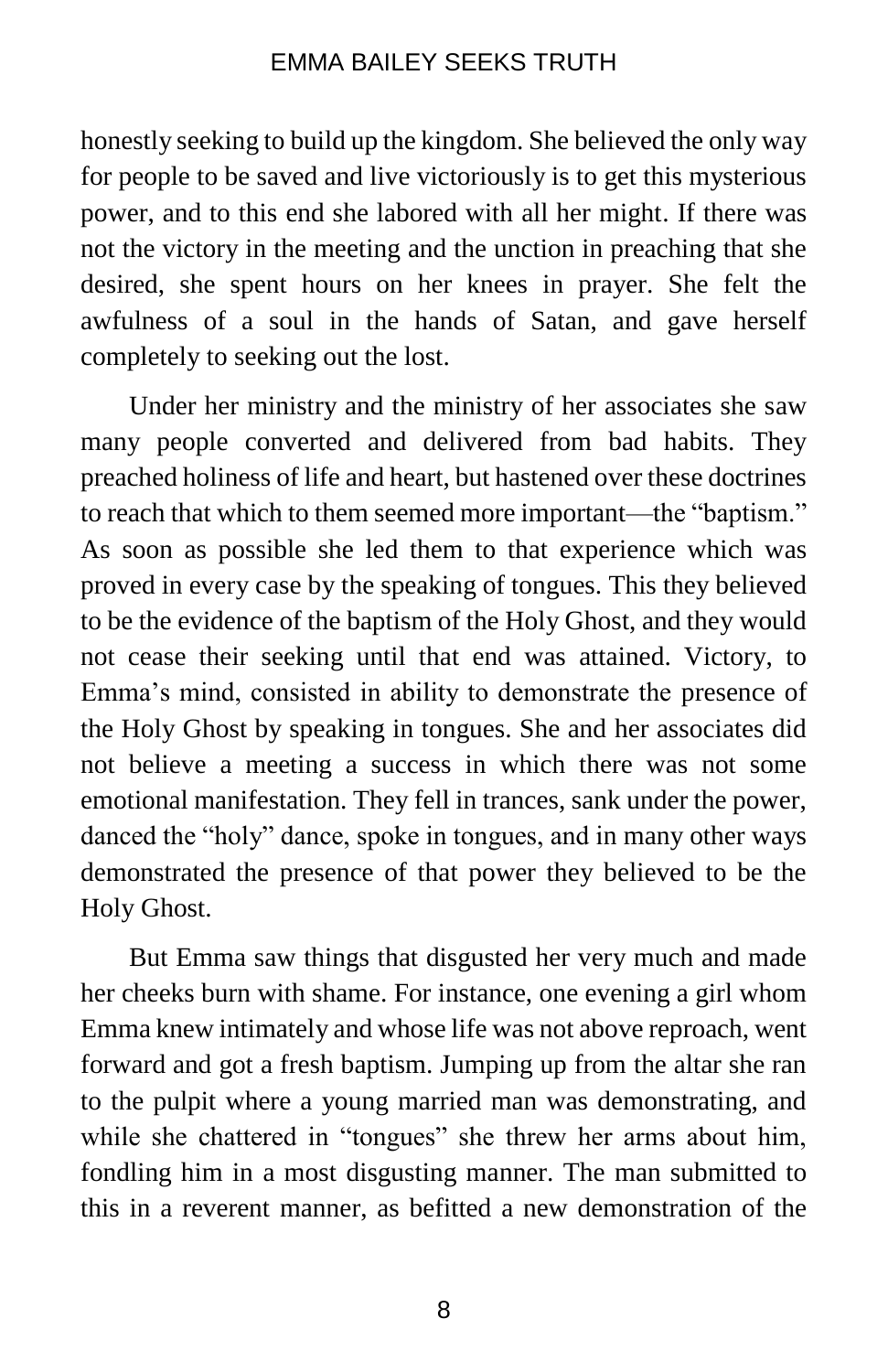Spirit's power. Emma looked at this unholy scene with the eyes of the onlooker, and she sensed the revulsion that it must cause in many minds. Other things, which to her seemed as foreign to the pure, holy Spirit of God, were done, and to her shame, she did some of them herself. Why she should receive an irresistible impulse while under the power of God to do things that in her normal frame of mind she would feel unwomanly to do, was more than she could understand. Becoming more and more puzzled over these things, the girl would at times try to keep silent. Her associates would then accuse her of quenching the Spirit, quote Scriptures to her on the subject, and she would again press into the fervor of the worship.

That she was called to preach was a settled fact in her heart. She found it hard to go alone, being naturally of a companionable disposition, and often her heart yearned for a working companion. About this time she was thrown into the company of Albert Meador. He was an enthusiastic young man who had the "baptism" and was loud in his avowals of allegiance to God and the way. He said he was called to preach and intended to give his whole life to the work of God. He was a good singer, had ability as a song leader, and those who knew him expected much good from him in the future. He liked Emma, and she found him appealing to her in a very strong manner. They were soon engaged to be married. They planned to go right on in meetings, he to take charge of the singing and she to do the preaching. Perceptibly, from the time of their marriage, his religious ardor cooled. While he staged great demonstrations of the power in their home meetings, he did not wish to go with her in evangelistic work. His demonstrations were very wild. Even before they were married she had been abashed at some of the things he would do when under the power. After their marriage she became absolutely ashamed of the things he did, and sometimes when his antics became too wild she slipped out and went home that strangers might not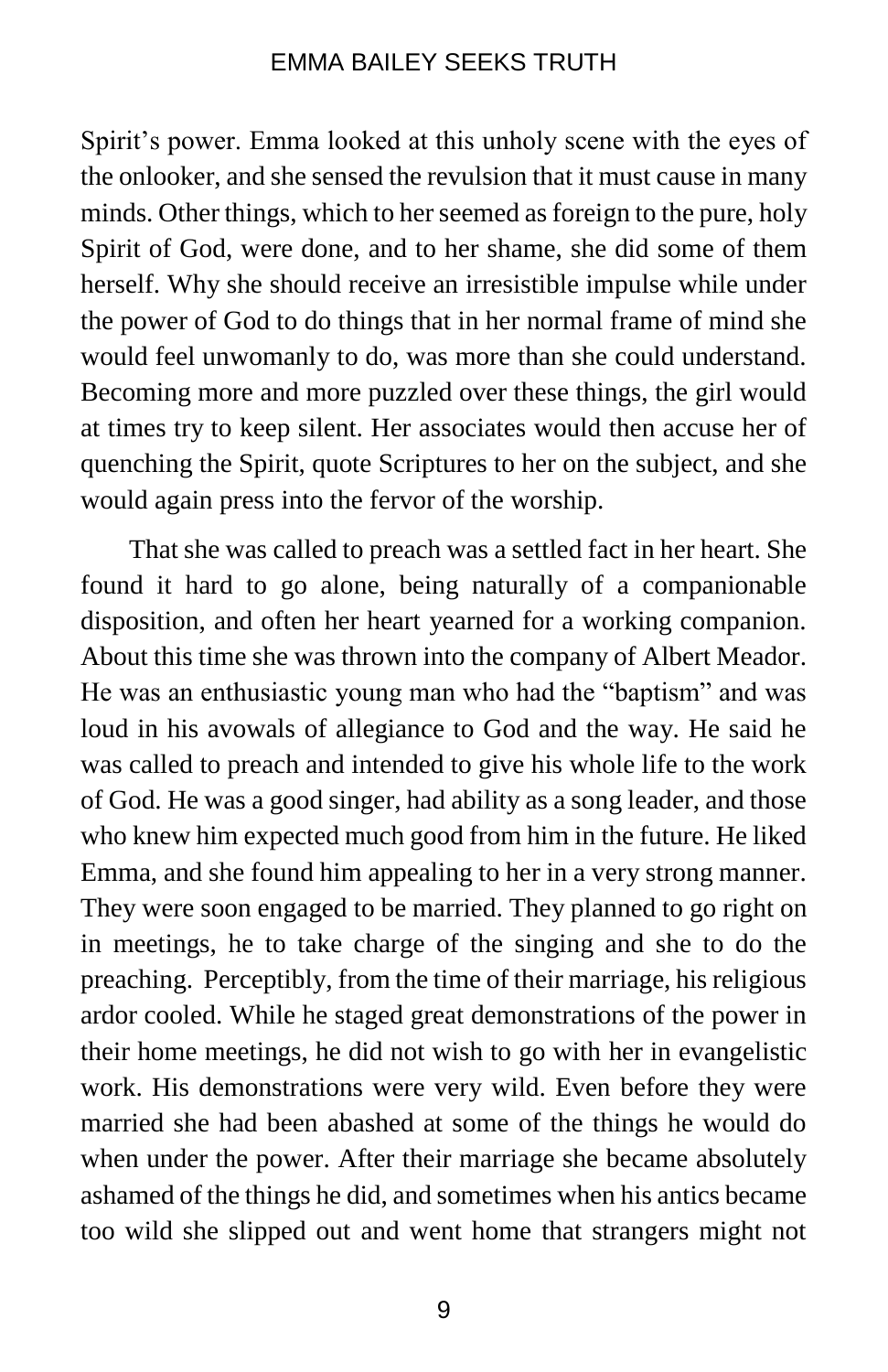know that he was her husband. In a few months his religious ardor entirely burned out, and he sought the easy way out of his responsibilities by going away without saying good-by or leaving any address.

Poor Emma. She had been sincere in marrying Meador, and now to have her romance to come to such an end was very hard. Her associates saw the trouble she was in and feared for her health. She was pining and worrying over her affairs in a way dangerous to her nerves. Someone suggested sending her to school for a few months. This plan appealed to her friends, and making up the purse necessary for such an undertaking, they sent her to a training school in one of the southern states.

The life in the school was a new experience, and in a great measure it silenced the distrust and uneasiness within her. The extravagant demonstrations of the "power" were discouraged here, the young people being taught to be more reserved and to hold a check upon themselves. There were often much loud singing and praying in the school services, but very little that would have embarrassed a modest onlooker. Emma spent nearly a year and a half in the school, a very pleasant and agreeable time, in which she studied the Word of God and became more settled in its truths on many lines. Her great disappointment was also overcome, and her zeal fired anew for God.

When Emma returned to her old field of labor she found the demonstrations even more disgusting to her than they had been before. She tried to enter the services with all her heart, but she constantly felt a fear of the next outbreak. She was even more anxious to cover as many forms as possible when many fell under the power in the meetings. She found herself wondering why the Spirit of God should cause two people, a man and a woman, to fall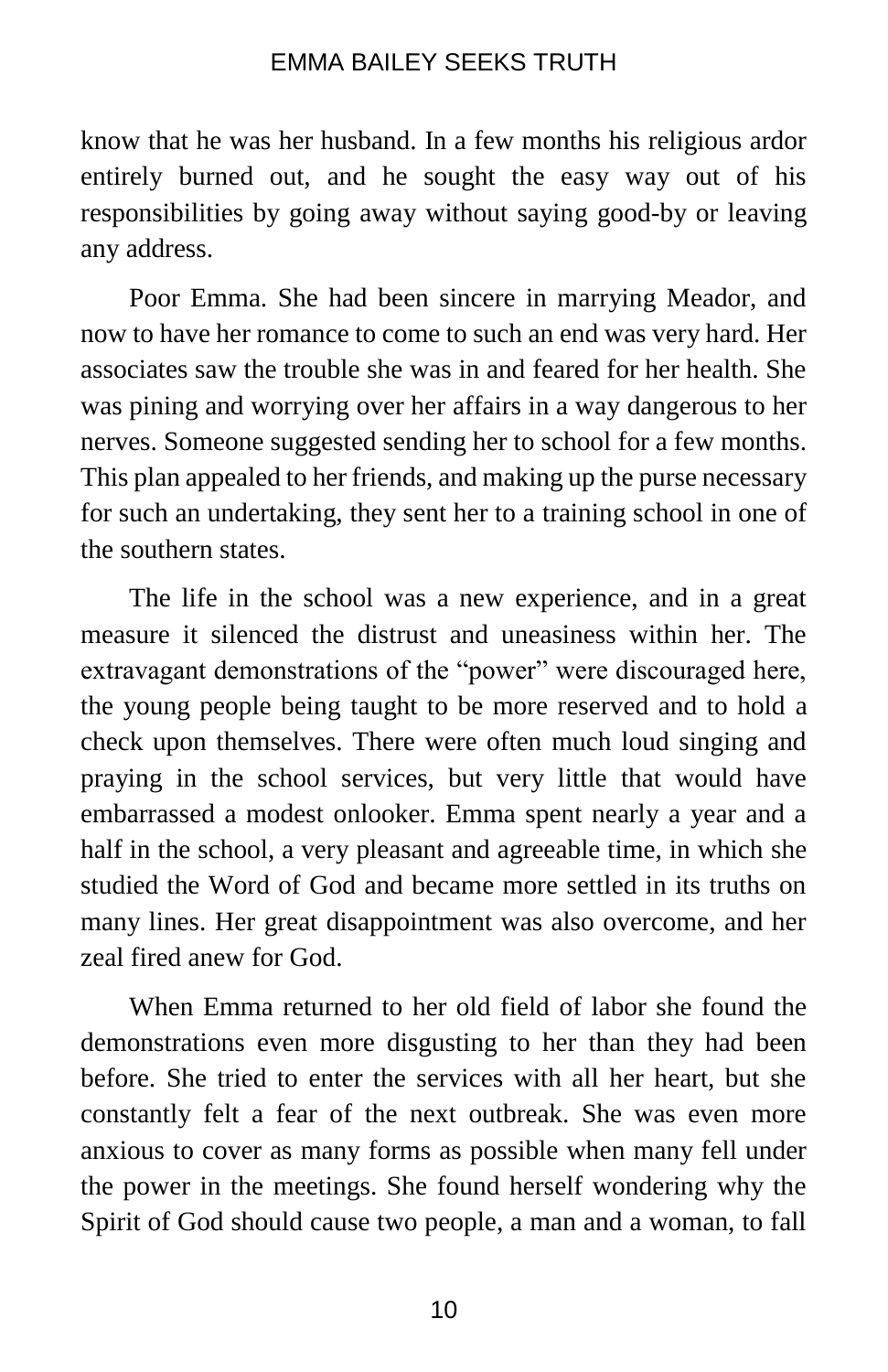in such a manner that their bodies were in unbecoming contact, or why a woman who normally was modest and retiring should, under the power of God, roll about on the floor until her hair and her clothing were disheveled and she was a disgraceful sight.

In spite of herself, Emma found a strong conviction rising in her heart that it was not the Spirit of God at all. She became strongly suspicious of a power which could so overcome her that her will could not cope with it, prompting her to do things that would be entirely unbecoming if done through her own volition. So confusing were these thoughts that she decided to refrain from any demonstrations till she knew the mind of God. She found it possible to refrain if she did not at first willingly give herself over to the emotion.

"Emma, you are backsliding," her associates warned. "It has been a long time since you have been under the power."

"I am waiting on God," she answered.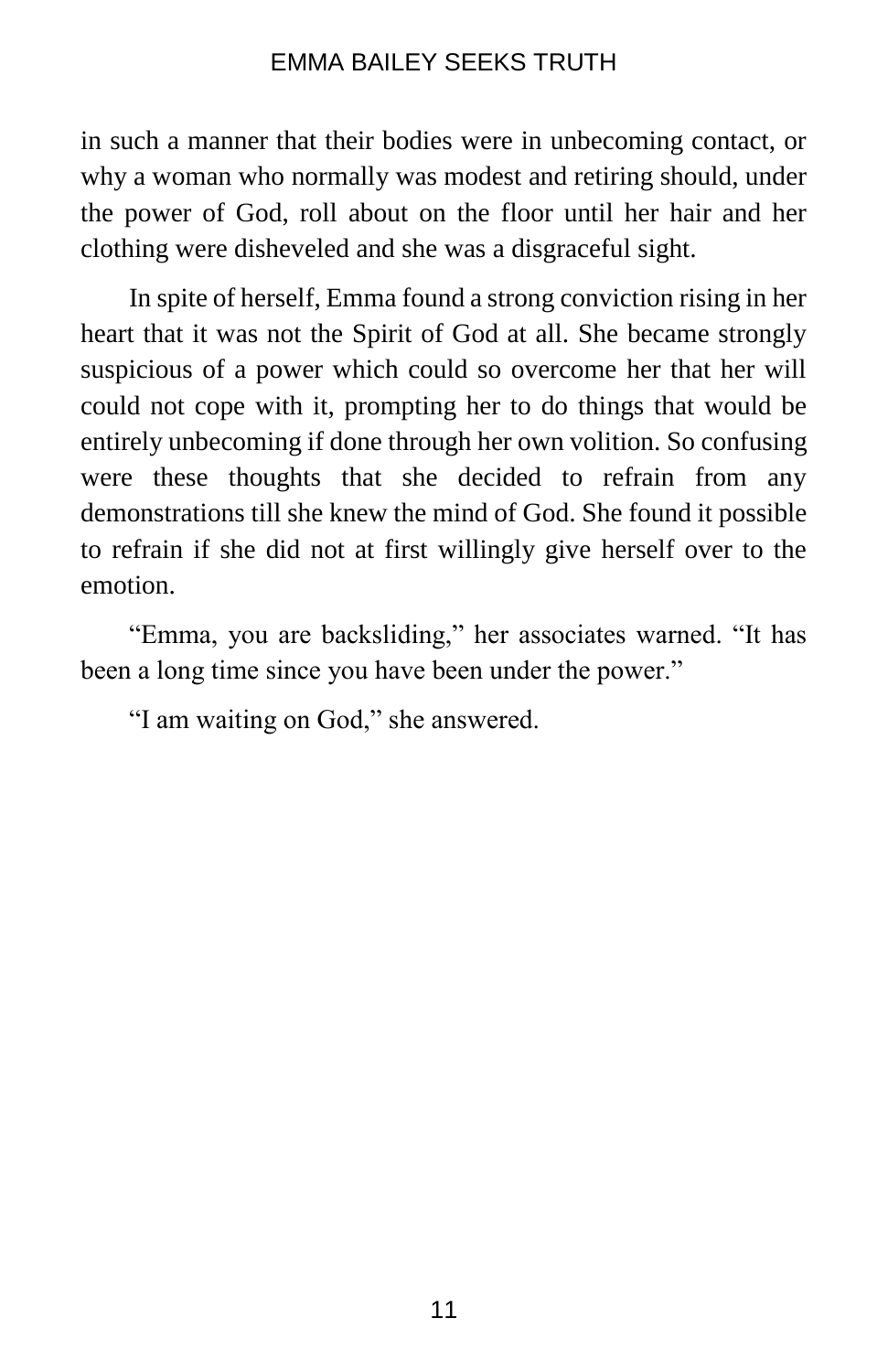## **Chapter III Led Into Truth**

Emma Bailey went at the invitation of a pastor in a neighboring town to take charge of his flock while he held some evangelistic meetings. It so happened that at this time a tent meeting was being held in the vicinity of this church by an evangelist of the "Church of God." Emma saw some of the circulars they were putting out, and got hold of a "Gospel Trumpet." Because her mind was not at ease regarding religious things, she felt a great desire to attend this meeting. She had heard of these people before, especially that they did not believe in the "tongues." Putting all prejudice aside she went over to the meeting one afternoon. She felt a sensation of rest as soon as she came into the tent, as if the "dove of peace" were there. She listened to the discourse and stayed for the testimony meeting that followed. She heard these people sing and pray as if they enjoyed the service, and yet there was no noisy demonstration.

"It all sounds so genuine," she said to herself, "and I am coming back tonight." She attended quite regularly, and received much encouragement. When her prayer meeting night came she dismissed the meeting and they all went over.

Emma listened eagerly to the discourses she heard. She liked them all. Indeed she did not find them greatly differing in doctrine with what she had been preaching. The preacher showed the separation that must take place between the sinner and his sins. He preached on repentance and conversion. He showed plainly what justification is. One evening he spoke on sanctification, the complete dedication to God of every ransomed power, necessary on the part of the seeker. Complete consecration—she understood that,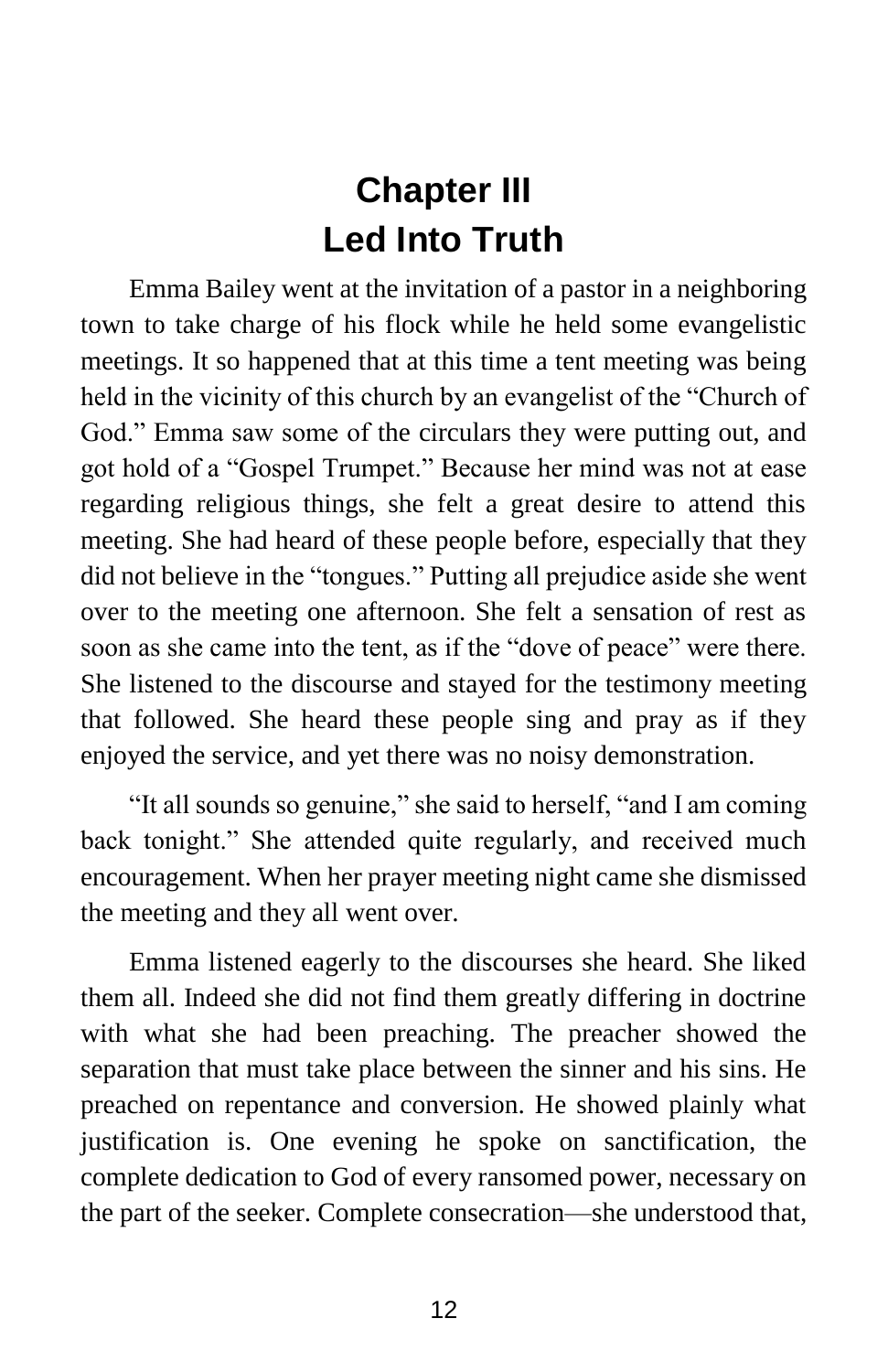for her life was wholly consecrated. But he did not hurry by that doctrine as a mere stepping stone for the next—the "baptism." He dwelt upon the subject of sanctification carefully, showing that it is possible for the heart to be made pure and clean through the blood of the Lord Jesus Christ He showed what consecration means death to self, death to the "old man," and crucifixion of the flesh for the sake of Christ. He showed that he who has a clean heart is "dead to sin," "separate from the world," and "alive unto God." He made the experience seem very important indeed, and she found herself searching her own heart to see if she had really died to all but Christ.

She was eager to go to the next service. This time he spoke on the baptism of the Holy Spirit. Now he was treading on ground with which she was very familiar. This to her was the one great theme of the Bible, the fulfillment of all other themes.

"I wish to show you by the word of God that the baptism of the Spirit and sanctification are one and the same experience," the preacher said, and Emma sat up straight "I showed you in my last sermon that sanctification is a second, definite work of grace in the heart, by which the heart is cleansed from inbred sin and made a fit temple for the indwelling of the Holy Spirit I want to show you tonight that when the blood of Christ cleanses the temple, the Spirit enters in."

"He will not be able to do that," thought Emma, "and he is getting things all mixed up." Nevertheless she listened.

"Let me read you some of the words of Jesus on that memorable night just before his crucifixion, 'If ye love me, keep my commandments. And I will pray the Father, and he shall give you another Comforter, that he may abide with you forever; even the Spirit of truth; whom the world cannot receive, because it seeth him not, neither knoweth him: but ye know him; for he dwelleth with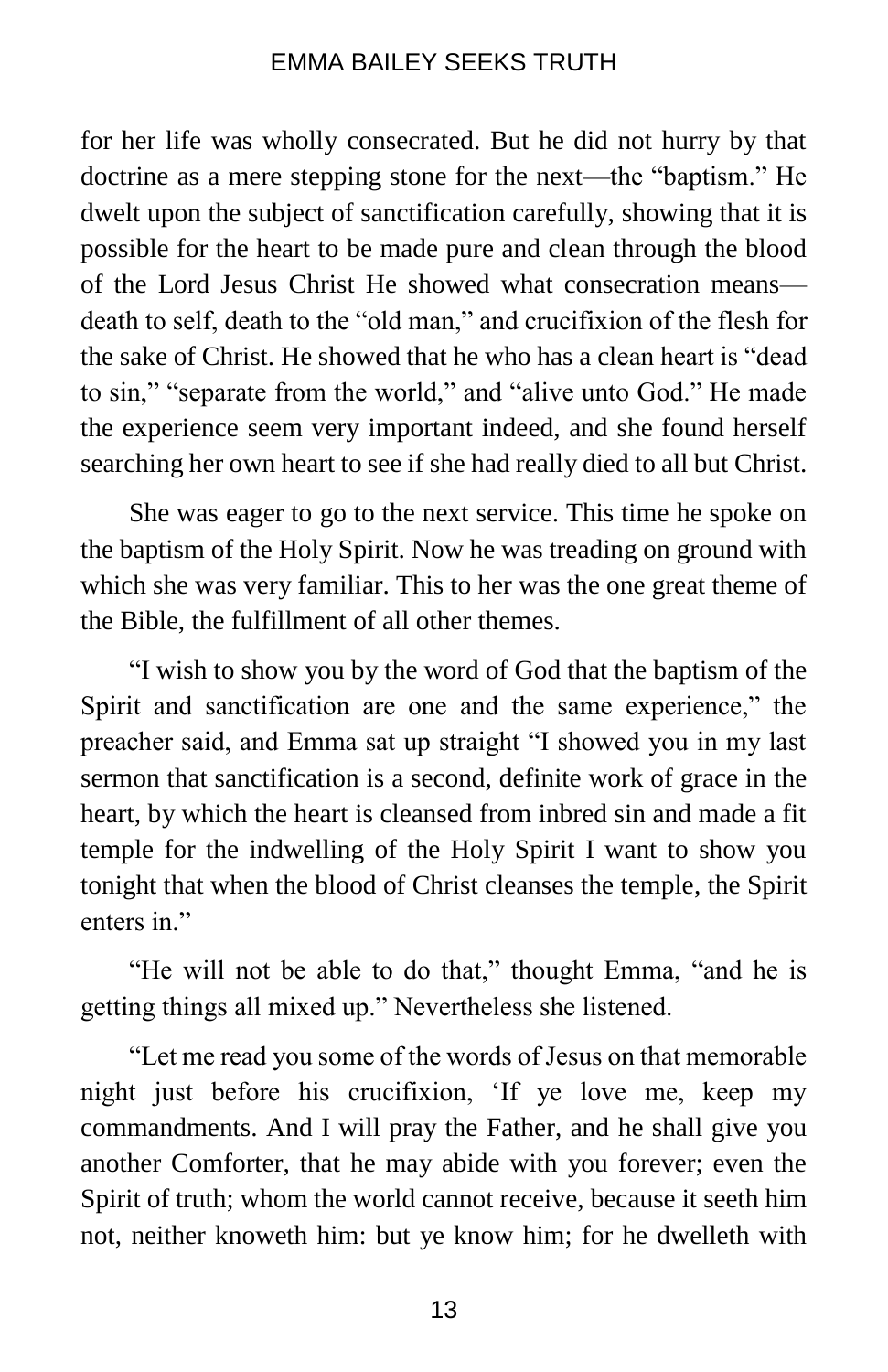you, and shall be in you' (John 14:15-17). This Comforter, Spirit of truth, Holy Ghost, are all one, as Jesus makes plain in the same discourse. When he had talked with his disciples for some time he prayed for them. We find him saying in that prayer, 'sanctify them through thy truth: thy word is truth' (John 17:17). We have found that sanctification is another word for purification or cleansing.

"On the day of Pentecost we see Jesus' promise of the outpouring of the Holy Spirit fulfilled when the one hundred twenty assembled there received the Holy Ghost. Again we find Peter going to the household of Cornelius. You will find this story in the tenth of Acts. He preached to them, and the Holy Ghost fell on them as on the apostles at the beginning, there being the same manifestations in the one as the other. After this we find Peter at that great council held at Jerusalem where Paul and Barnabas came down from Antioch to confer with the Jerusalem church on the receiving of the Gentiles, saying, 'And God, which knoweth the hearts, bare them witness, giving them the Holy Ghost, even as he did unto us; and put no difference between us and them, purifying their hearts by faith' (Acts 15:8, 9). Peter speaks here of the Pentecostal experience and that of the household of Cornelius, declaring that in both instances their hearts were purified. They were purified or sanctified, and received the infilling of the Holy Ghost at the same time. God has been doing the work the same way since."

The preacher went on to speak more at length on the subject, but Emma was more forcibly struck with this one scripture. After the service she asked for an appointment with the preacher that she might talk further with him about it.

"Come out to the services and we shall try to set the truth forth according to the Bible. Often more light is received that way than in talking it over," said the preacher evading her request for a private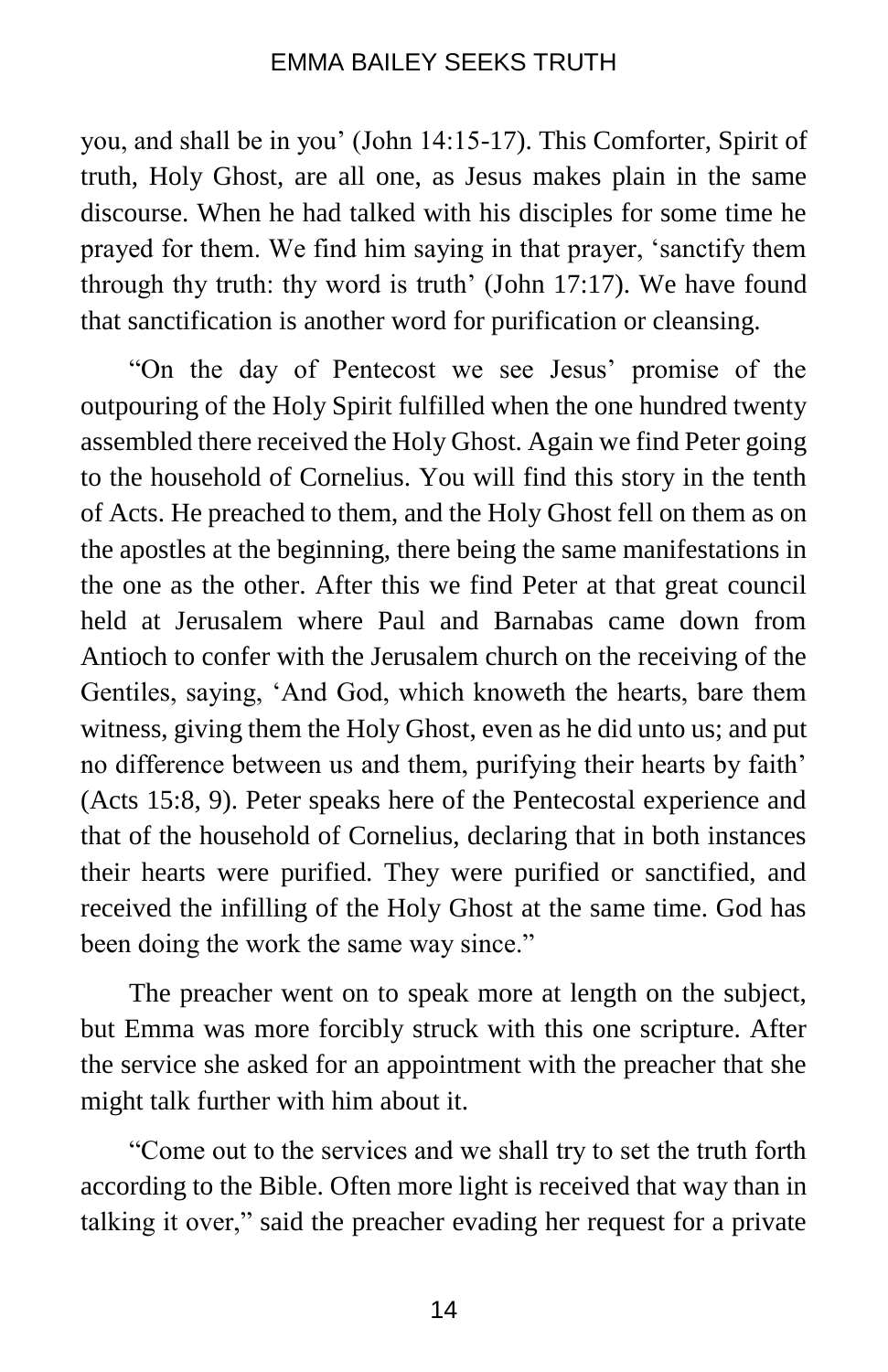talk. She did not know that he had met people of her belief before who asked for a private talk and when he granted the request he found a house full of people assembled determined to talk him down, and was thrown into a boiling argument. He had become wily.

The next sermon took up another phase of the subject, and one just as vital in Emma's case.

"It is taught by many that the evidence of the presence of the Holy Spirit in the heart is the ability to speak in tongues. It is recorded that the disciples so spake on the day of Pentecost, and also the household of Cornelius. In one other place, this was also the case. We find other times when the Holy Ghost fell nothing is said about speaking in tongues, the case of Paul being a noteworthy one. The gift of tongues was of great value on the day of Pentecost, as an omen to the sign-loving Jews, and as a means of getting the new faith to men of many languages. We find tongues mentioned among the gifts of the Spirit. It is a gift given for profit, not an evidence of the Holy Ghost. It is not even one of the more important gifts. Paul says he would rather speak five words in his understanding than ten thousand in a foreign tongue. He does not forbid speaking in a language in the services, but he does give directions for its control. If it had been an evidence of the Holy Ghost, then surely the fact would somewhere be so stated.

"Moreover, when men set some manifestation as a goal for which they are seeking, they open the door for deception, if no more than self-deception. We have examples all over the country of people who blindly sought this evidence, as they supposed, of the Holy Ghost. I say they sought blindly, for they did not pray in a sane manner, but worked themselves into a religious frenzy, holding up their hands and repeating words or phrases over and over until something in their nervous system crashed and all sorts of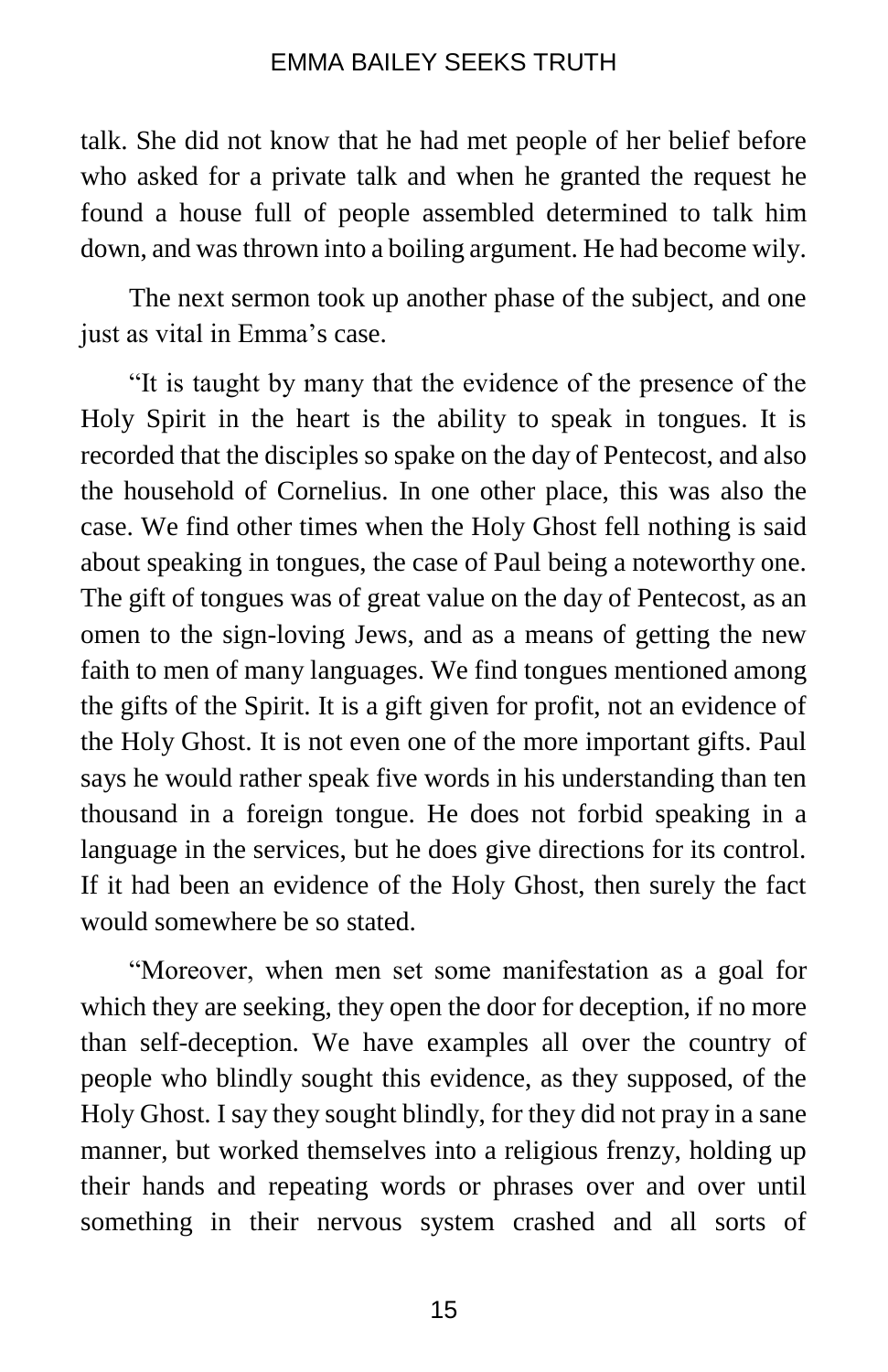manifestations resulted. 'God is not the author of confusion,' says the apostle Paul. If God is not the author of confusion, as we see it in many of these 'tongues' meetings, from where comes this jargon of voices, and the screaming and rolling, and unseemly behavior? 'Charity does not behave itself unseemly,' and sincere charity is the love of God in the heart. What can be in the heart that works out the unseemliness that is demonstrated in their meetings? When men go beyond the word of God to bolster a doctrine, they throw themselves to deception."

Emma sat as if transfixed as she heard the man speak. She feared for him that in his earnestness he was speaking against the Holy Spirit, making himself a blasphemer. Always the fear of this sin had been held over her by her teachers, and she trembled for the preacher. Nevertheless she knew that he spoke out boldly the thoughts that she had been secretly considering. Something in her heart said ''amen" to all that she heard.

The pastor for whom Emma substituted, came home, and perhaps, he thought, not any too soon for the good of his flock, for Emma was encouraging them to attend the meetings which were not calculated to increase their confidence in the strictly "Pentecostal" teachings. She returned to her home town, seeking out the "Church of God" there. She carried a note of recommendation to the pastor of that congregation stating that she was a seeker after truth and light.

It so happened that just at this time the pastor of the Church of God in her home town had planned a series of lectures dealing with the tongues problem from a Scriptural angle. His congregation had been invaded by some of the tongues teachers, and there was a question in many minds about the gift. Emma came in time for these lectures, which helped her to see clearly what had only begun to be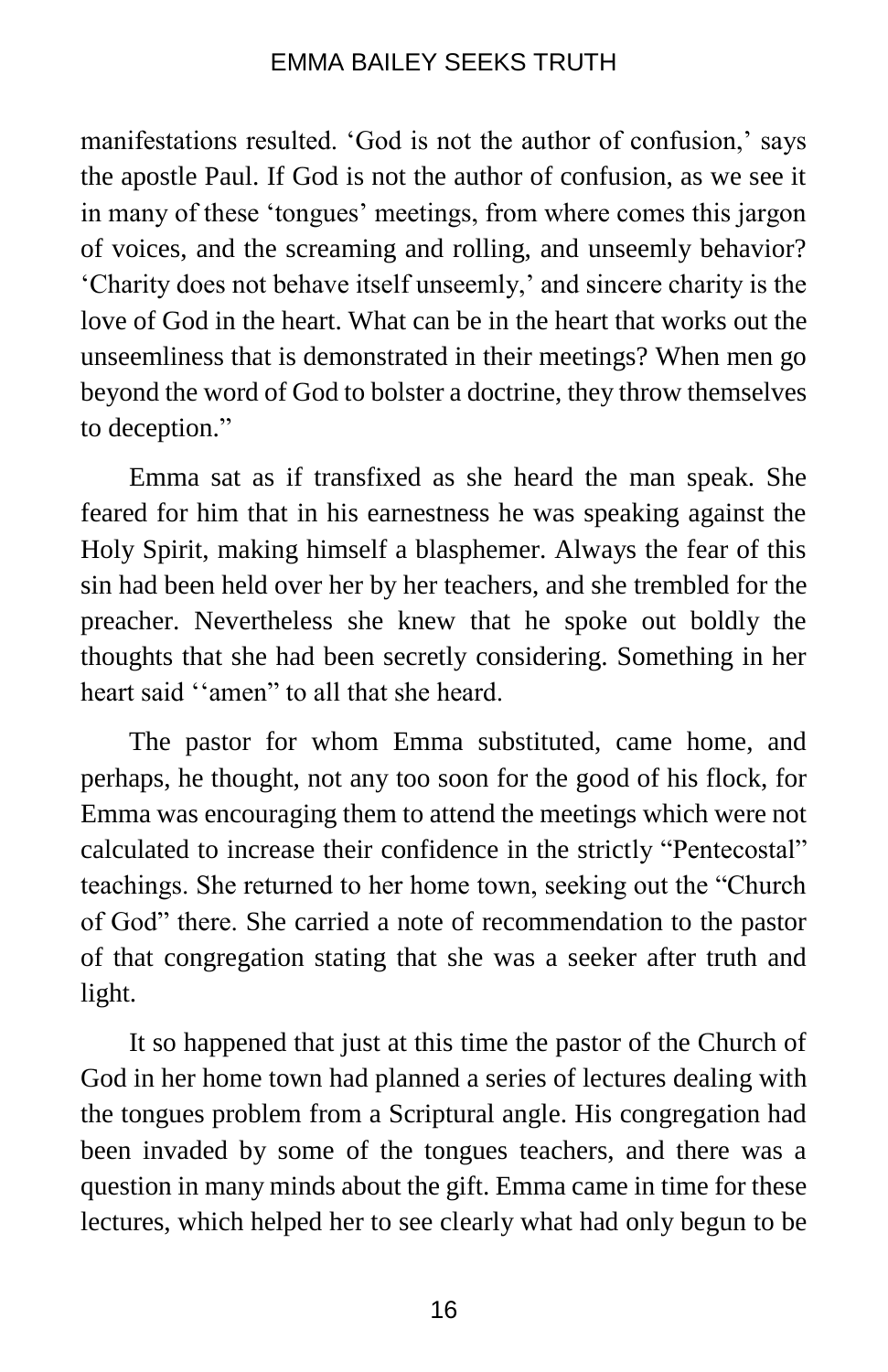unfolded to her, and she publicly renounced the tongues movement and took her stand with the Church of God.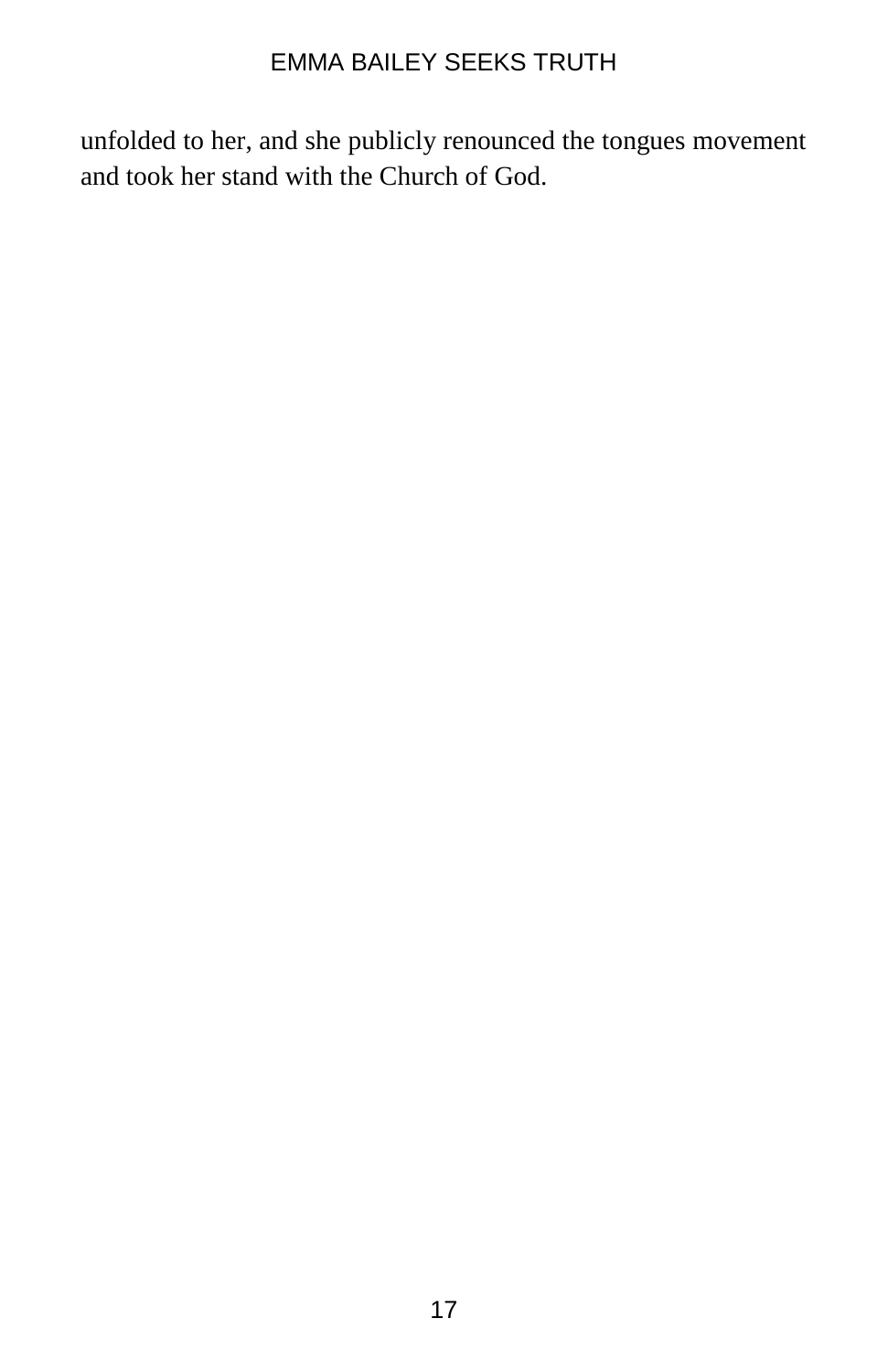## **Chapter IV "Tongues" Explained**

To the Christian nothing ever "just happens," but over all the changing scenes of his life he recognizes the hand of God guiding, overruling, making every providential occurrence work out for his good and God's glory. Emma Bailey liked to think—and we may be sure that she was not wrong in her thinking—that God prepared her for the lectures her pastor gave, sending her to the other town just in time to get her ears opened to Bible truths and her appetite whetted for what she was to hear.

In these lectures the pastor went deeper into the subject than the evangelist had gone, helping Emma to see more clearly the truth of the matter. She was willing now to listen to all that he said.

"Why did the men and women gathered together at Jerusalem speak with languages on the day of Pentecost? Was this manifestation present at other times? Of what special significance was it?" the pastor asked at the beginning of one of his lectures. "We find this prophecy: 'With stammering lips and another tongue will he speak to this people' (Isa. 28:11). Paul, catching up this very prophecy, declared that tongues are for a sign. But of what are they a sign? To whom were they a sign? We find three instances in which the people spoke in tongues at the time they received the Holy Ghost. The first instance, the day of Pentecost, there were other unusual manifestations, tongues of fire and a sound of wind. We do not read of this phenomenon again. The two other times were at Caesarea when Peter was preaching to the household of Cornelius, and at Ephesus when Paul preached to the small group of men there. The day of Pentecost we may think of as the introduction of the Holy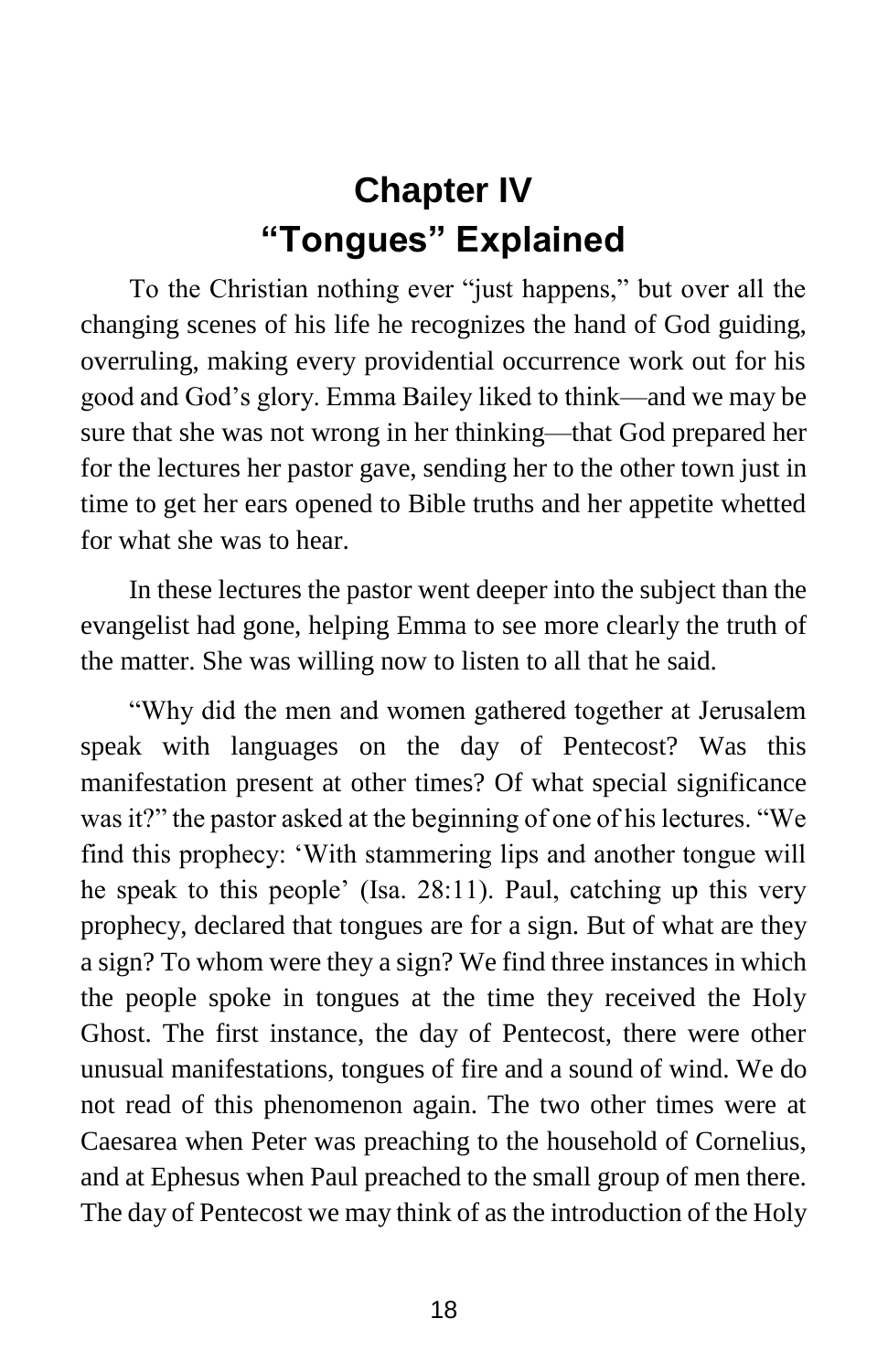Ghost dispensation, and expect unusual manifestations. The household of Cornelius were the first Gentile people to receive the Holy Ghost. Thus opening another door of operation, and again when Paul went directly to the heathen we find the same 'sign' given. God was ushering in a new dispensation, not to the Jews only, but to all the world, and the fact that they heard the gospel spoken miraculously in their native tongues of all people was a striking sign to both the Jews and the Gentiles. We see in this the fulfillment of the sign. Nowhere do we find it stated that to speak in tongues was a sign of the presence of the Holy Ghost or of His infilling.

"Tongues, as spoken on the day of Pentecost, were real languages understood by those who listened, not mere jargons of sound. If we shall keep in mind this one point, that a tongue is a language, we shall get further in this investigation. In many instances those who today claim to speak in tongues simply repeat over and over words or syllables which cannot possibly have any real meaning or significance.

"Speaking in tongues as we see it today is accompanied by a 'power' which gets hold of the people, carrying them out of themselves, and working through them as it will. This power they tell us is of God. They quote the following Scripture to uphold their position: 'But ye shall receive power, after that the Holy Ghost is come upon you.' They tell us that the power which is manifested in their meetings is the power here mentioned. But let us get all the quotation.

"But ye shall receive power, after that the Holy Ghost is come upon you: and ye shall be witnesses unto me both in Jerusalem, and in Judea, and in Samaria, and to the uttermost part of the earth." (Acts 1:8) The power they were to receive was an unction from on high that would make them able to go into all the world, bearing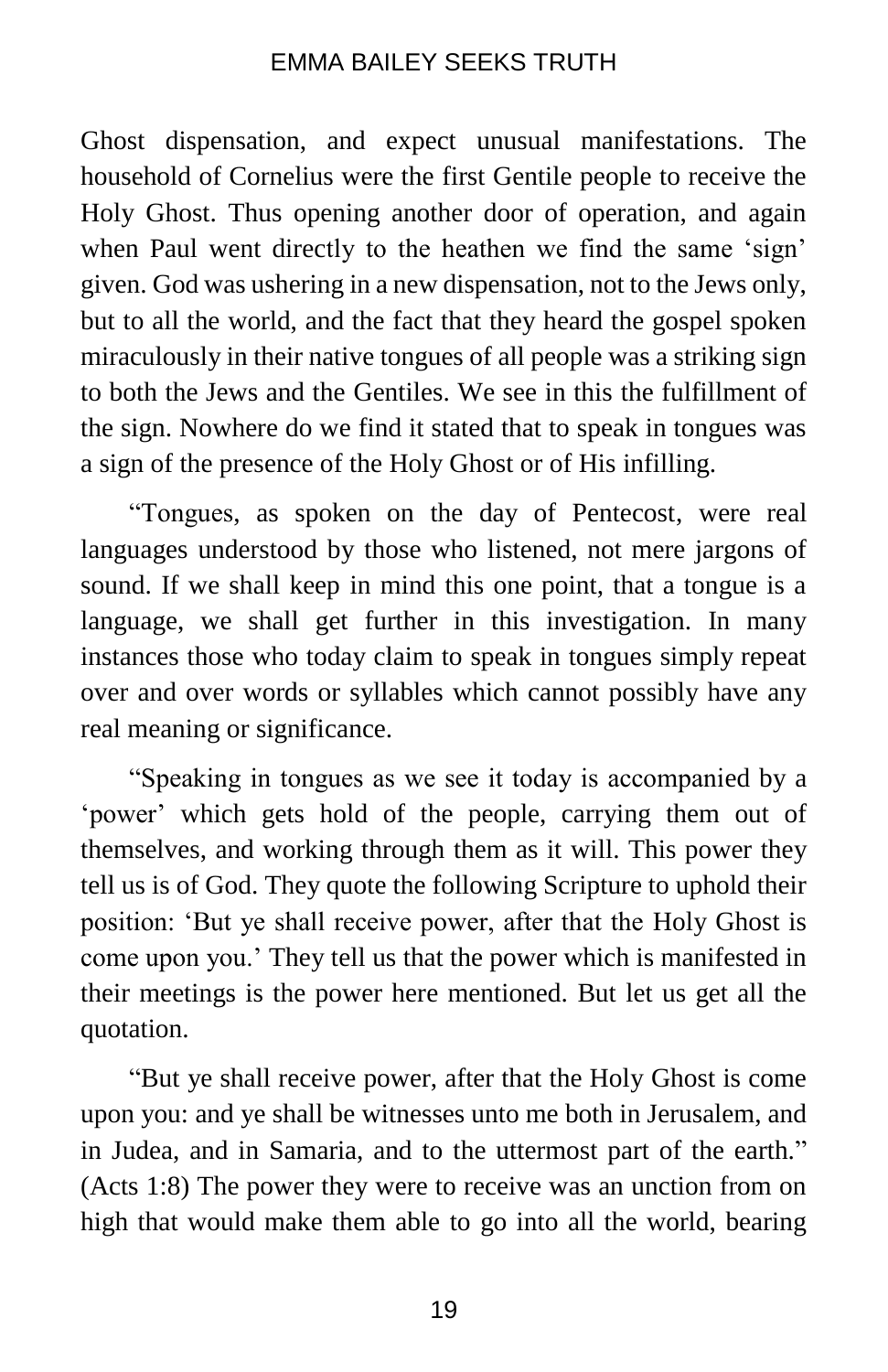witness to Christ, and teaching men the way of salvation. This power did not put them out of their right minds, but gave them a steady, proper use of all their faculties. The power that makes men witnesses to a lost world, convincing men of sin and unrighteousness, is far different from that power that causes its victims to fall down unconscious upon the floor and roll about in unseemly attitudes, go dancing across the floor, scream and jabber, as is found in many meetings."

The pastor went on to show how this power, given by the infilling of the Holy Ghost, helped the timid Peter to become a lion of strength for the gospel, took Paul the opposer and turned all his ransomed knowledge and ability to the spread of the gospel, for the gospel's sake.

"There never was a time more than now," he said with fiery zeal, "when the world needed manifestation of the real power of the Holy Ghost to convince men of sin and of salvation. The minister needs it to give him unction and zeal and persistence in preaching the gospel, and the people need it to go out and meet the temptations of life. God give us more power, that wonderful power of the Holy Spirit, not a power that muddles the brain so that acts of foolishness and actual immodesty are committed unwittingly. Make us reasonable, for Jesus' sake."

"How sane and reasonable all this sounds," thought Emma eagerly. She was present at every service, drinking in the messages as the good man gave them with manifestations of power that were convincing her heart of the truth.

"We would not discredit that which God credits," said the pastor. "The Bible speaks frequently of the 'gift of tongues,' and that gift has a place in the household of faith. There is much difference between a gift and a sign, or evidence. In various places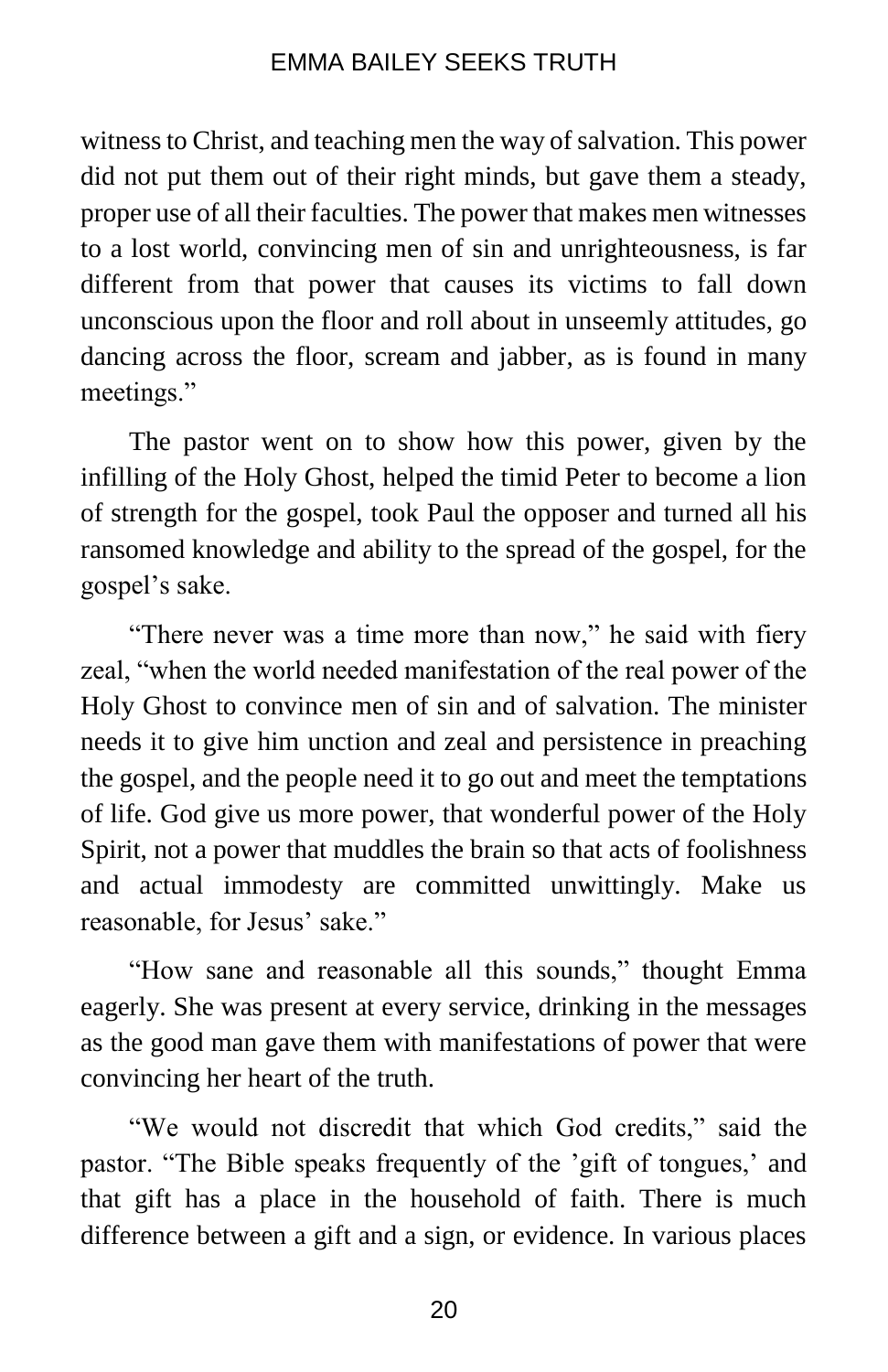we find this gift named with other gifts. Paul, writing to the Corinthian church, gives a list of gifts in the following order: wisdom, knowledge, faith, healing, miracles, prophecy, discerning of spirits, tongues, and interpretation of tongues. Here we see tongues put at the bottom of the list and wisdom at the top. Lord, help us to put first things first. A tongue is all right if one has wisdom enough to use it. Again we find Paul in this same chapter (1 Corinthians 12) setting the offices of the church in their order apostles, prophets, teachers, miracles, healings, helps, governments, tongues. Again tongues is at the foot of the list. And Paul asks of this gift as of all the others, 'Do all speak with tongues?' Evidently he had no idea that a man must speak in tongues before he can know he has the Holy Ghost. A gift is given for use. The gift of tongues is for service, for use, not a mere plaything. And a tongue is a language; keep that in mind."

Another of these lectures took up the use of the "tongue" in the public service. This was especially interesting to Emma, for she was seeing things in a clearer, newer light all the time.

"Tongues were a problem even in Paul's day. We find him giving considerable space in one of his letters to setting the people right upon their use. We have found that the tongues manifested on the day of Pentecost were real languages heard and understood by those present. In their introduction to the church, tongues were given for the spread of the gospel. When those speaking in tongues cannot by force of the fact that they are not understood add anything to the spiritual good of the service, they are not to speak. This gift is a sane one and rational, and the one who has the gift has power to speak or refrain from speaking.

"The Spirit does not work through a man using his members independent of the man himself. The man who has a gift is always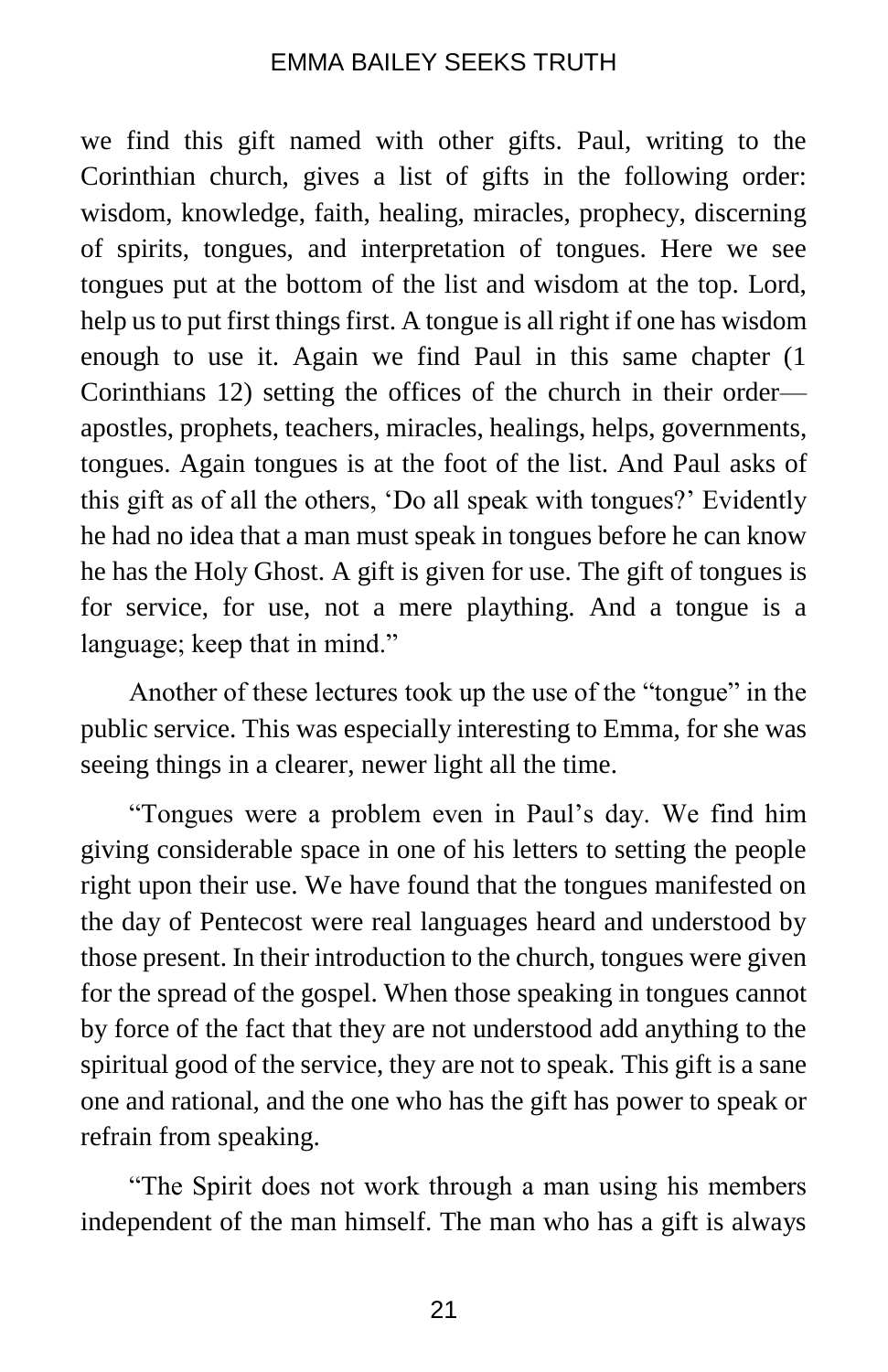partner with the Spirit in its use. Open your Bibles now to the fourteenth chapter of First Corinthians and follow me as I read and speak. Paul gave a long exhortation on the necessity of service of a gift, and especially in the gift of tongues. If they cannot be of service, let them be still. Because there was danger of confusion if many spoke in tongues at one time he advised that only two or three use this gift in one service, one at a time, and then only in case there was one present to interpret. Again I place emphasis on the fact that these tongues were languages, not gibberish. 'The spirits of the prophets are subject to the prophets,' said Paul. 'God is not the author of confusion, but of peace,' he continued. If the manifestations of tongues in the modern 'tongues movement' is genuine, it is still out of order in the manner in which it is manifested in the public congregation. Paul, in ending this dissertation on tongues, said, 'Forbid not to speak in tongues. Let all things be done decently and in order.' So I say also. There is a proper and sane gift of the Spirit which enables men and women under the direct influence of the Holy Spirit to speak languages that they had not before been acquainted with. It had its place in the church, and no doubt there are and shall be times and places in the church today where this is necessary and useful. But the public service is not to be given to the manifestation of this gift. If one speaking in an unknown tongue has a message, let him give it with an interpreter. Let everything be done decently and in order.

"How do these directions of Paul compare with the scenes in an ordinarily vigorous tongues meeting? What would Paul say if he were to step into one of their services?"

It seemed to Emma Bailey that before her pastor had finished his lectures he had touched every question that had ever bothered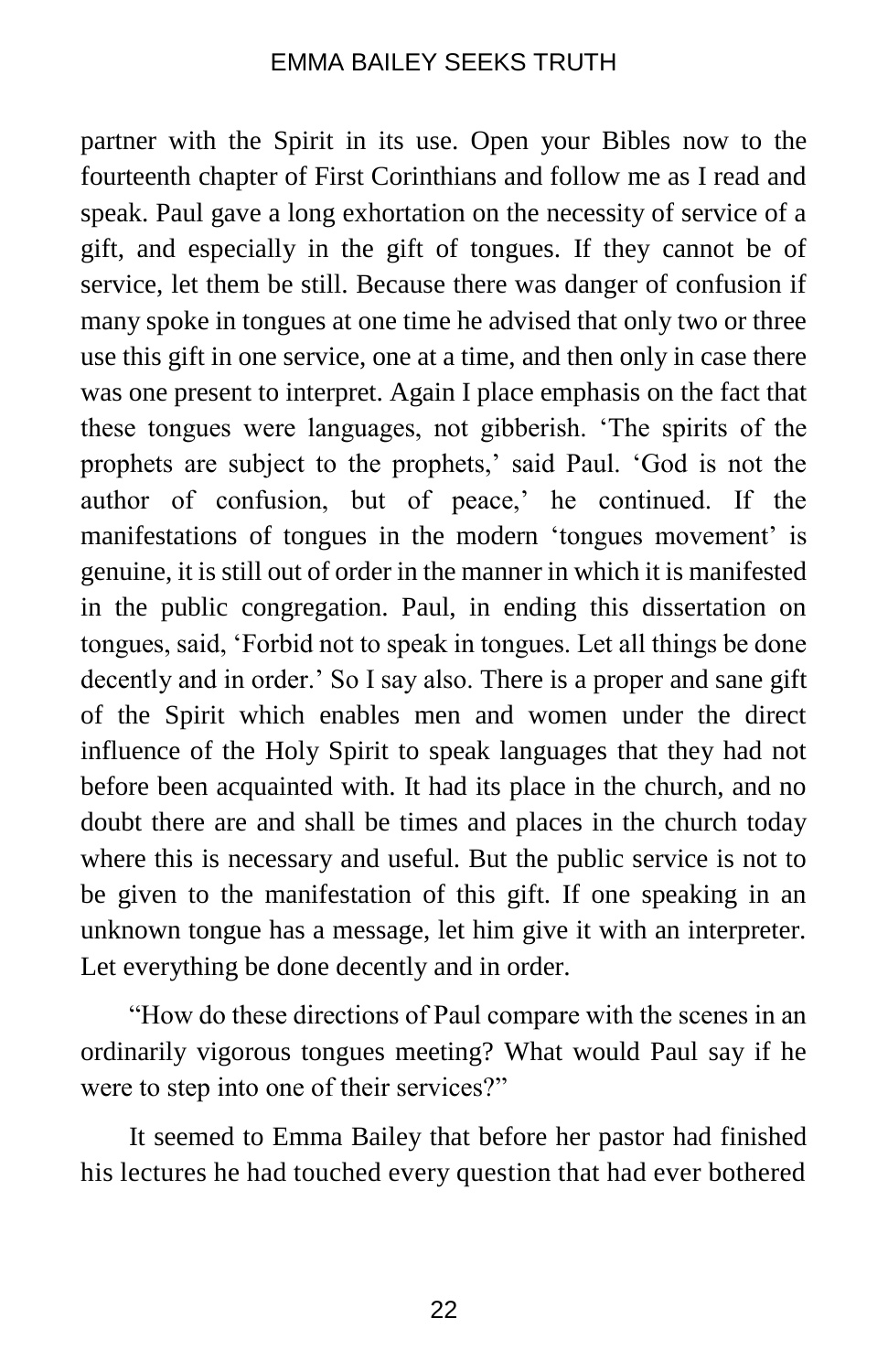her, and had given a clear, definite answer founded on the Word of God. She rejoiced to be free, free.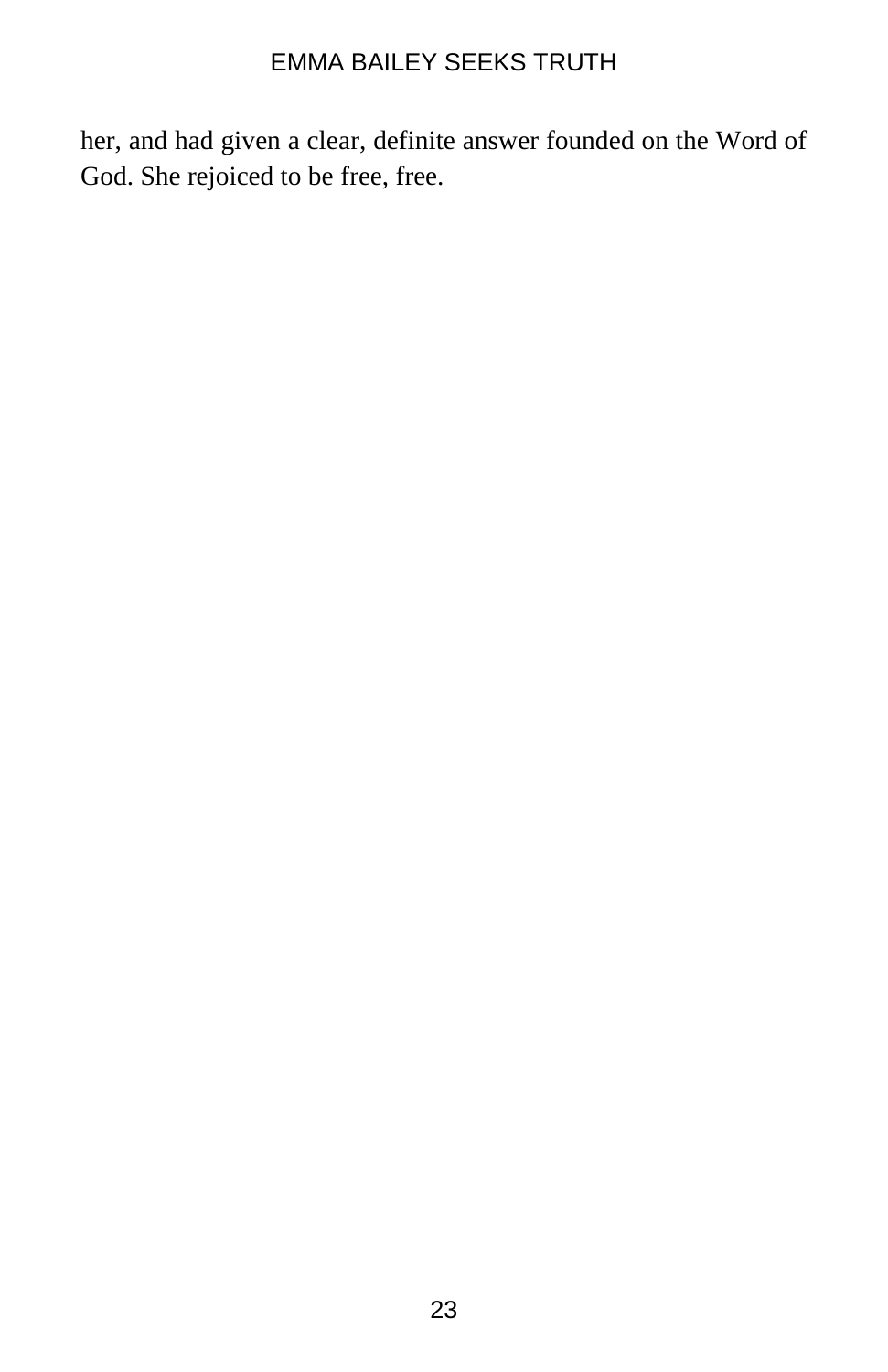## **Chapter V Emma Answers Objectors**

Emma Bailey sat at her desk, a deep frown on her forehead. Before her lay a stack of letters. The position she had taken regarding the modern tongues movement had aroused much inquiry, and letters were pouring in from every side. It was more than she could do to answer them all, and yet she felt a strong desire to help every inquirer.

Her path of late had not been an easy one. In the years she had labored among the Pentecostal people she had made many warm friends. Some of them were as honest as herself, and she still loved them dearly. They were certain that she had done a terrible thing. From their point of view she had committed a terrible sin in speaking against the work of the Holy Ghost. They loved her still and would go any length to undo the damage that had been done by her taking up with what they believed to be error. Among them were also some who persecuted and made the way as hard as possible for her, showing by word and deed that they thought of her as an outcast and a renegade.

These things can be borne for Jesus' sake, but they are not easy. Emma's mother, who had followed her twice in the religious steps she had taken, could not follow her now, and the breach between them widened. Even the people among whom she had cast her lot were not all perfect. Most of them were very kind, but of course there were some who were slow to take her in, who found fault with certain ways she had, and held her off. It has to be that way, I suppose. It was so in the case of Paul, we know. And we even find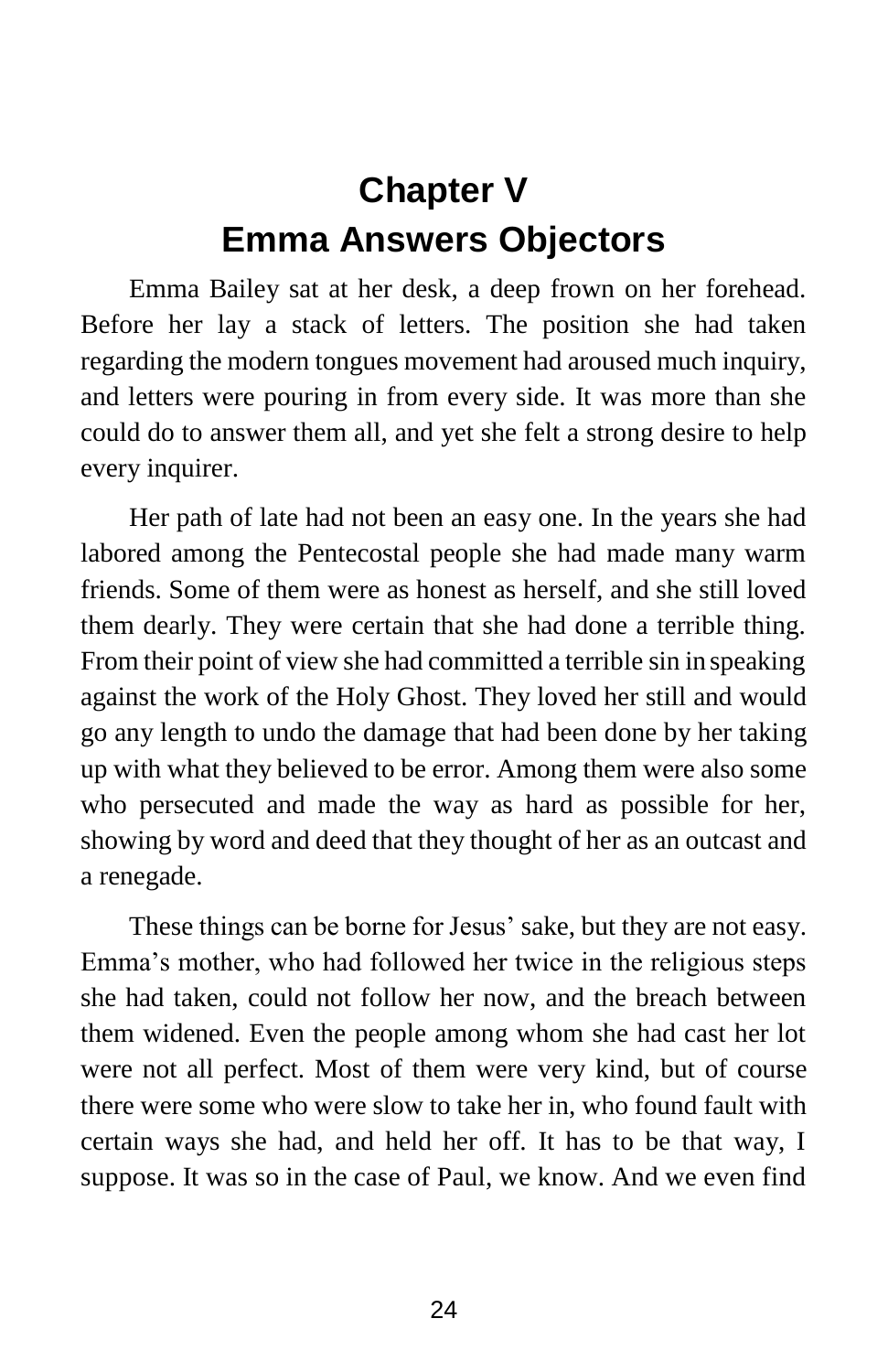that good man holding John Mark at a distance because he made a mistake once.

These were not the only trials that came against her. She found it hard to cast off the "power" for which she had so earnestly sought. When she would lift her hand in answer to an urge in her heart thus to testify that it was well with her soul, an uncontrollable shaking would begin. There were times when she had to keep a firm rebuke against an impulse to set up a chattering in the services. She had often spoken in tongues, but never had she been at all conscious of saying anything. Now that she was among people who did not include this in their worship, she found it hard to resist. And when she was alone in her room a great bugaboo of doubt would come against her, accusing her of sin against the Holy Ghost in thus resisting his impulses. Especially would she be so assailed after some of her friends had been talking to her about the mistake she had made.

One afternoon Emma became aware of the sound of voices audible to her inner ear, a jargon of sounds as of people speaking in tongues. She knew no one else could hear the sounds, but they were ever present with her, annoying her much when she was alone. When she lay down at night it was always a late hour when she fell asleep. This kept up for days, and she became extremely nervous both from the loss of sleep and because of the jangling sound in her ears all the time. She prayed earnestly that this confusion might leave her, but she got no permanent relief. She felt embarrassed to tell anyone of the thing that was annoying her so. At last she did confide to someone, and the news came to her pastor. He, with others, prayed earnestly with her, rebuking the powers of darkness and confusion that came against her, and God gave them the victory.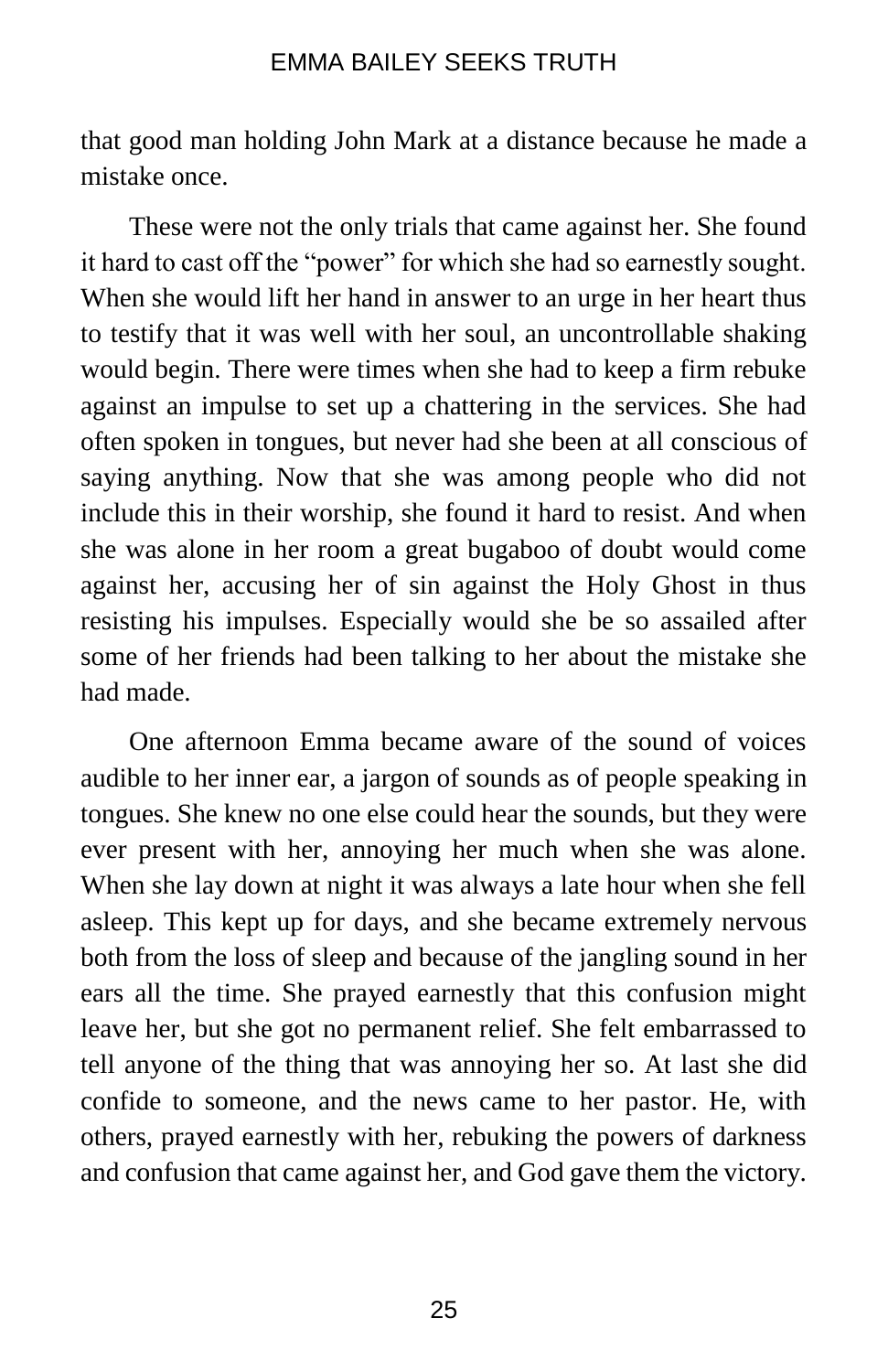From that time she was free from the chatter and felt no more impulses to speak in tongues.

Pastors from other congregations round about heard about her experience and invited her to their congregations to tell their people how she had been delivered from the error. Each of these lectures brought more letters of inquiry, for everywhere the people are confused with this doctrine that teaches so much truth and yet substitutes a spirit and power that are foreign to the Holy Ghost.

She sat at her desk that morning dreading to begin the long task of answering one at a time. She would say practically the same thing to each one. Then it occurred to her to prepare a letter, and send it out to these inquirers that would answer the question in their minds. This she did, and here is the letter:

"I received your letter of inquiry concerning the modern tongues movement. I appreciate your desire to know the truth, for Jesus says, 'Ye shall know the truth, and the truth shall make you free.' (John 8:32). Yes, I was associated with this movement for nearly thirteen years. I was instructed by their most prominent leaders, spent seventeen months in their training school, and preached their doctrine for nearly twelve years.

"I can say from a Biblical standpoint, and also from personal experience and observation, that it is a deception. With a few brief points I shall endeavor to explain why I make this statement. The fundamental teaching of this movement is full of error. With but few exceptions they teach that speaking in tongues is the evidence of the baptism of the Holy Ghost, taking the events of the day of Pentecost as their foundation. Let us consider what really happened on this occasion. First, the outpouring on that day ushered in a new dispensation, the Holy Ghost dispensation. At that time there was no New Testament to verify the new faith to the unbelieving Jews, all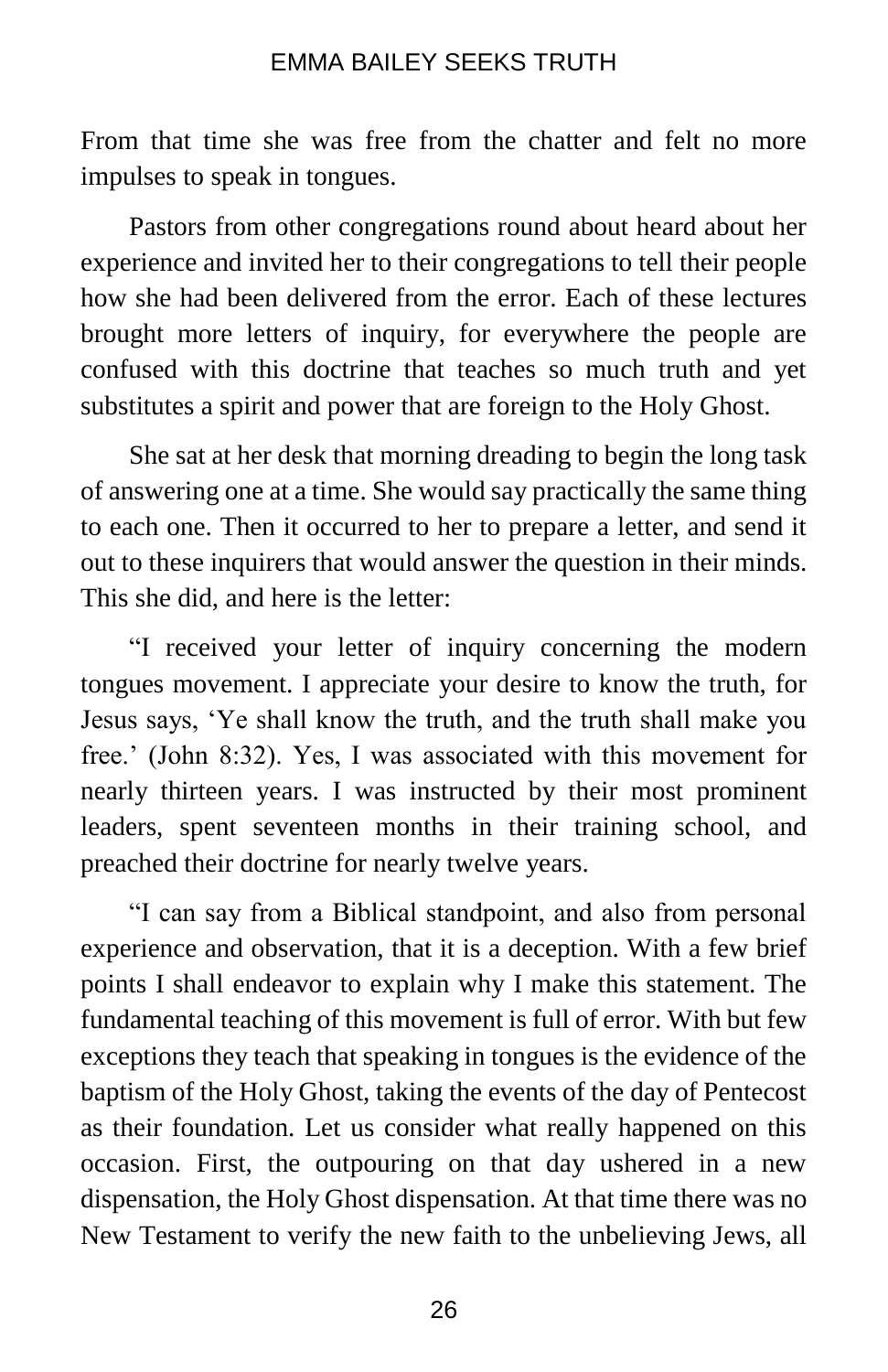of whom were then living under the law. Second, this was a quick way of getting the message to the waiting mass of people who would scatter the news as they returned home from Jerusalem. This same manifestation occurred after the day of Pentecost also, when Peter went down to the household of Cornelius, and again when Paul preached at Ephesus. This was all done to show that the new faith was given, not to the Jews only, but to all the world, thus showing that God is no respecter of persons. In each instance there was a special need for such manifestation. The Bible declares 'tongues' to be a gift of the Spirit, not an evidence of the baptism of the Holy Ghost. 'But the manifestation of the Spirit is given to every man to profit withal. For to one is given by the Spirit the word of wisdom; to another the word of knowledge by the same Spirit; to another faith by the same Spirit; to another the working of miracles; to another prophecy; to another discerning of Spirits; to another divers kinds of tongues; to another the interpretation of tongues: but all these worketh that one and the selfsame Spirit, dividing to every man severally as he will' (1 Cor. 12:7-11). The gift of tongues is no more an evidence of the Holy Ghost than any other gift of the Spirit.

"It is true that the Holy Ghost is given to us today, and that the infilling is subsequent to conversion. 'Then Peter said unto them, Repent, and be baptized every one of you in the name of Jesus Christ for the remission of sins, and ye shall receive the gift of the Holy Ghost' (Acts 2:38). Man made two steps downward—inherited sin, and committed sin—and he is only required to make two steps upward. Then why seek for a third experience that has no foundation in the Bible? You say, 'If we ask bread, will he give us a stone?' Christ never deceives anyone, nor can we become deceived if we seek according to His Word. But when we leave the Scripture and contend for an experience outside of revealed truth, the enemy finds a place to deceive.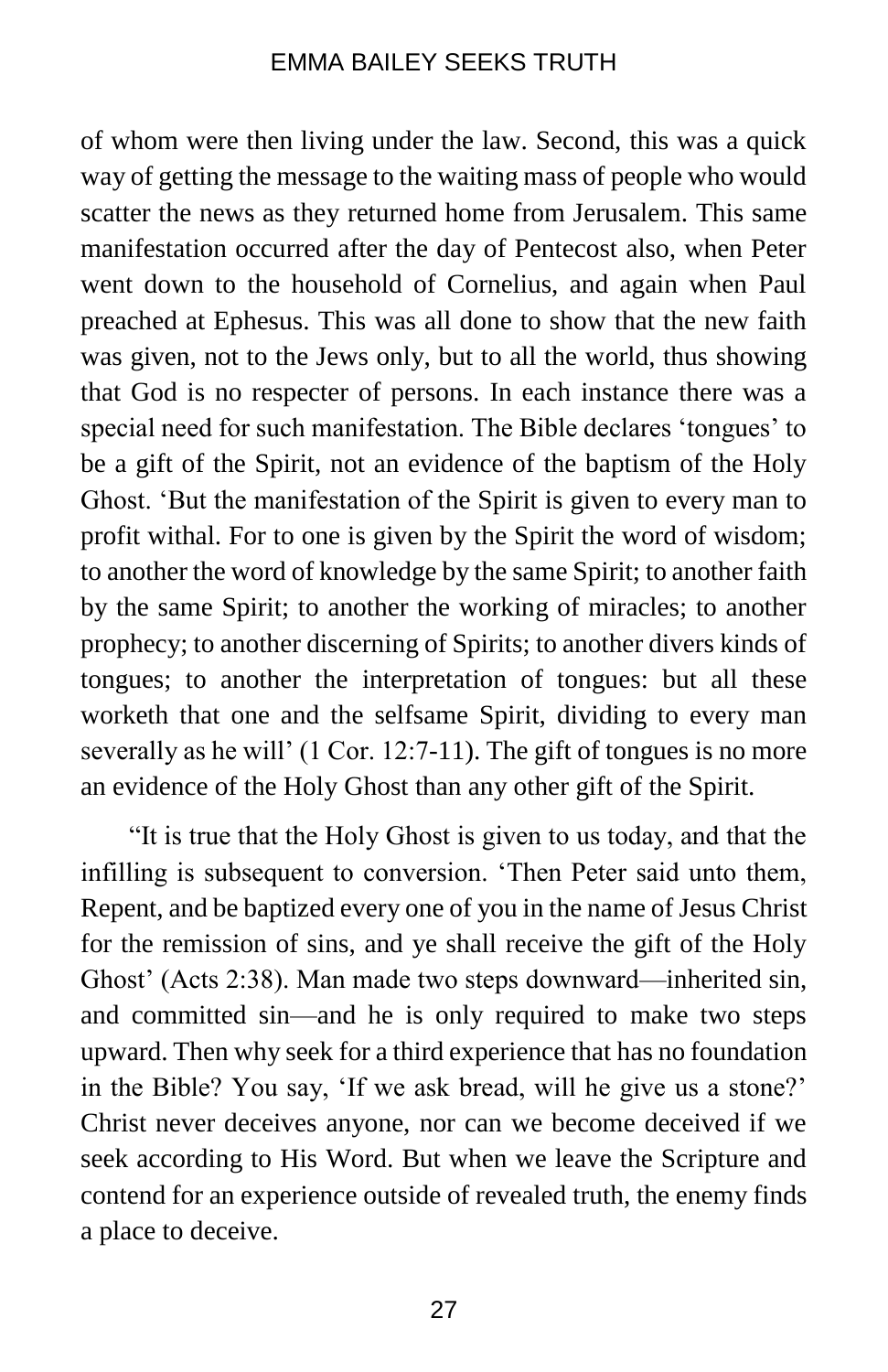"Let us consider the work the Holy Ghost performs in us when we receive him. He purifies: 'For God, which knoweth the hearts, bare them witness, giving them the Holy Ghost, even as he did unto us; and put no difference between us and them, purifying their hearts by faith' (Acts 15:8, 9). He sanctifies: 'That the offering up of the Gentiles might be acceptable, being sanctified by the Holy Ghost' (Rom. 15:16). He gives power: 'But ye shall receive power, after that the Holy Ghost is come upon you' (Acts 1:8). This power is to live a holy life and to witness for him, not to speak in unknown tongues. He is a teacher; 'But the Comforter which is the Holy Ghost, whom the Father will send in my name, he shall teach you all things, and bring all things to your remembrance, whatsoever I have said unto you' (John 14:26). He abides within his people: 'Know ye not that ye are the temple of God, and that the Spirit of God dwelleth in you?' (1 Cor. 3:16).

"Then you ask how we may know we have the Holy Ghost. He himself is a witness: 'For by one offering he had perfected forever them that are sanctified. Whereof the Holy Ghost also is a witness' (Heb. 10:14, 15). 'The Spirit itself beareth witness with our spirit, that we are the children of God' (Rom. 8:16). The blessed presence of the Spirit with us is an evidence of his presence much more sure than a jibber of tongues or some other wild demonstration. God has promised us a new heart and a new spirit, and we shall also speak new things as becomes Christians. The testimony of the Holy Spirit's presence is a clean life, not some jabbering that means nothing. Would not the manifestation of tongues be a poor foundation for Christian experience? When one seeks for signs it hinders faith, and without faith it is impossible to please God. All are not to speak in tongues, yet everyone may have the Holy Ghost. 'Are all apostles? are all prophets? are all teachers? do all speak in tongues?' (1 Cor. 12:29, 30). No, they do not.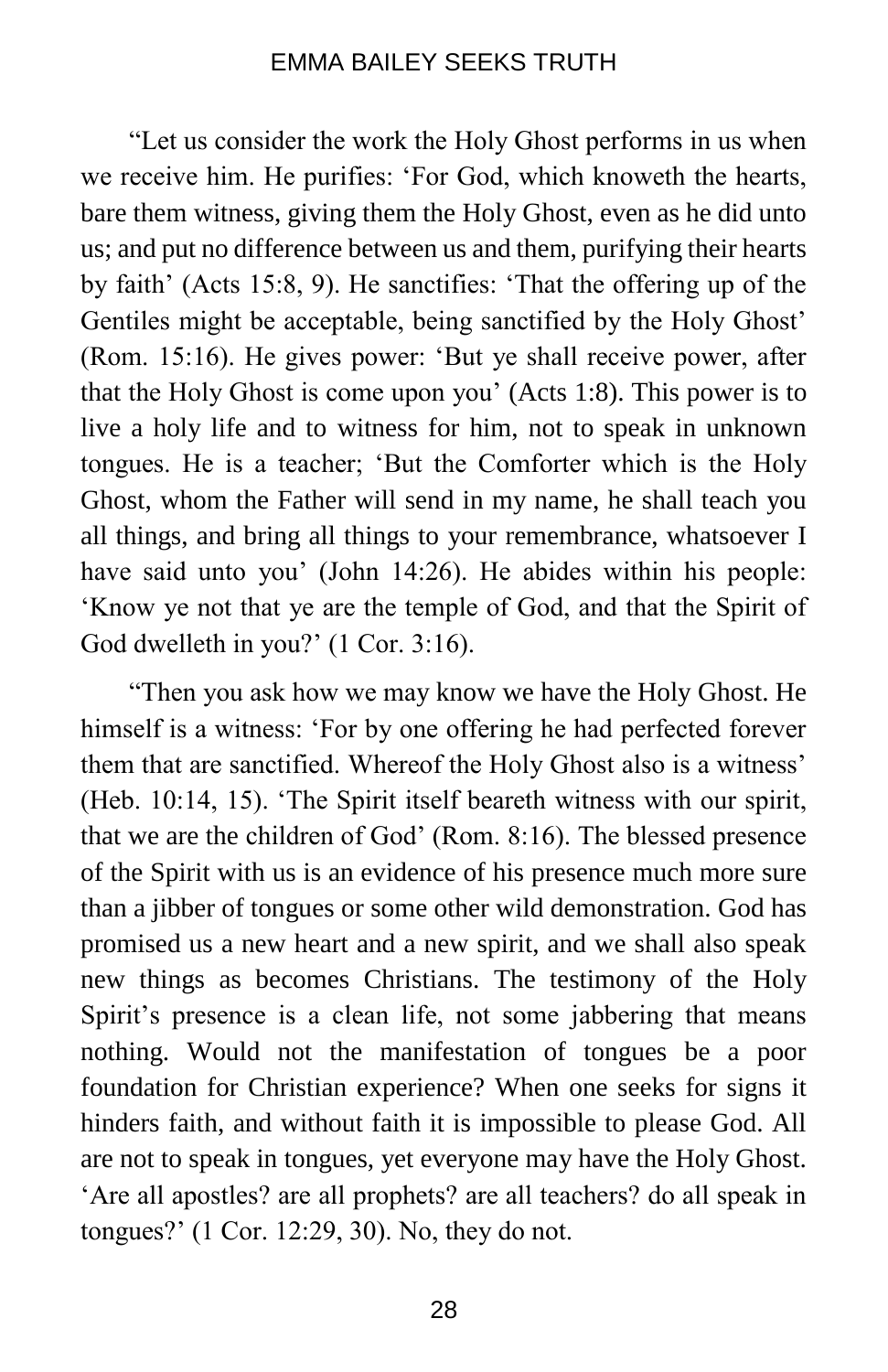"Paul possessed the gift of tongues but was careful not to use it to excess and teaches us that it should never be used to excess. 'If any man speak in an unknown tongue, let it be by two, or at the most by three, and that by course; and let one interpret.' (1 Cor. 14:27) I have seen several on the floor at the same time speaking in tongues, shouting, and the like, until preaching, prayer, and worship had to be omitted. It was nothing more than worked up excitement and confusion. 'God is not the author of confusion.' We need not deny the Bible gift of tongues because of so much counterfeit, if we keep in mind that 'tongues' means a language, and if anyone has the true gift let it be used according to the Word and Spirit. 'Wherefore, brethren, covet to prophesy, and forbid not to speak in tongues. Let all things be done decently and in order.' (1 Cor. 14:39, 40). The Word and Spirit never disagree nor direct us to do so.

"I know from experience of receiving the so-called tongues that it did not increase spirituality nor make me more useful nor increase my power with God or man. When yielding to this power I often did things for which I was sorry, but I was instructed that this was the only way to receive the experience. When the Holy Spirit uses us we never feel ashamed, but rather encouraged. I have always felt better and closer to God when praying in my native tongue.

"I could tell you of ungodliness existing in this movement, but it would not edify you in the least. I have given you what is more important—the Bible. I hope that you shall be able to see the real truth of this matter. The reason these people have been deceived is because they have sought unscriptural practices.

There are honest people in the movement, but their honesty does not prove the truth of their teaching. I was honest and sincere myself, but my honesty did not keep me from being deceived. May God bless you in your search for the truth."